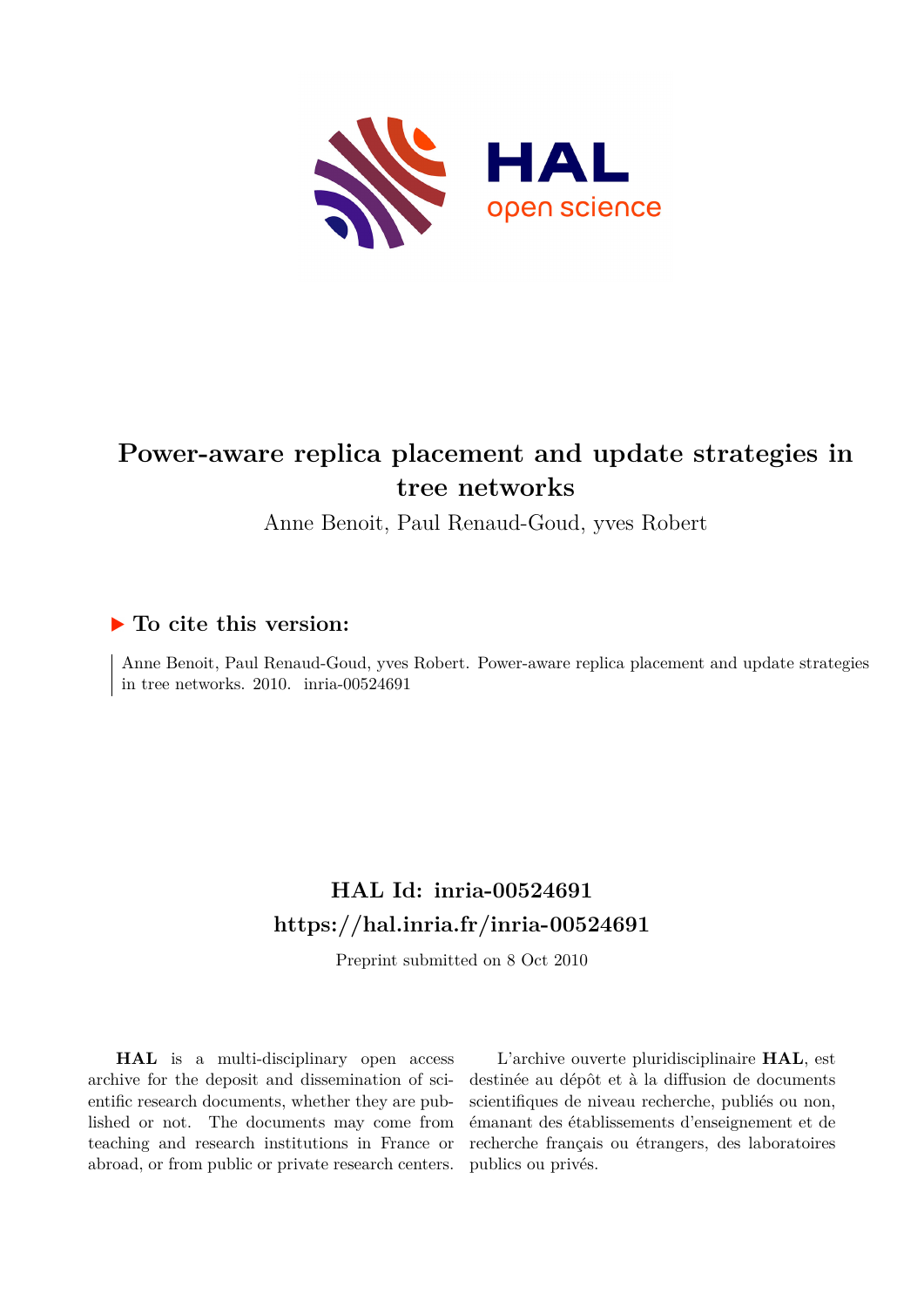# Power-aware replica placement and update strategies in tree networks

Anne Benoit, Paul Renaud-Goud, Yves Robert LIP, Ecole Normale Supérieure de Lyon 46 Allée d'Italie, 69364 Lyon Cedex 07, France Email: {Anne.Benoit|Paul.Renaud-Goud|Yves.Robert}@ens-lyon.fr

October 1, 2010

#### Abstract

This paper deals with optimal strategies to place replicas in tree networks, with the double objective to minimize the total cost of the servers, and/or to optimize power consumption. The client requests are known beforehand, and some servers are assumed to pre-exist in the tree. Without power consumption constraints, the total cost is an arbitrary function of the number of existing servers that are reused, and of the number of new servers. Whenever creating and operating a new server has higher cost than reusing an existing one (which is a very natural assumption), cost optimal strategies have to tradeoff between reusing resources and load-balancing requests on new servers. We provide an optimal dynamic programming algorithm that returns the optimal cost, thereby extending known results without pre-existing servers. With power consumption constraints, we assume that servers operate under a set of  $M$  different modes depending upon the number of requests that they have to process. In practice  $M$  is a small number, typically 2 or 3, depending upon the number of allowed voltages. Power consumption includes a static part, proportional to the total number of servers, and a dynamic part, proportional to a constant exponent of the server mode, which depends upon the model for power. The cost function becomes a more complicated function that takes into account reuse and creation as before, but also upgrading or downgrading an existing server from one mode to another. We show that with an arbitrary number of modes, the power minimization problem is NP-complete, even without cost constraint, and without static power. Still, we provide an optimal dynamic programming algorithm that returns the minimal power, given a threshold value on the total cost; it has exponential complexity in the number of modes  $M$ , and its practical usefulness is limited to small values of  $M$ . Still, experiments conducted with this algorithm show that it can process large trees in reasonable time, despite its worst-case complexity.

Key words: Replica placement, tree networks, power consumption, update strategies, complexity results, dynamic programming algorithms.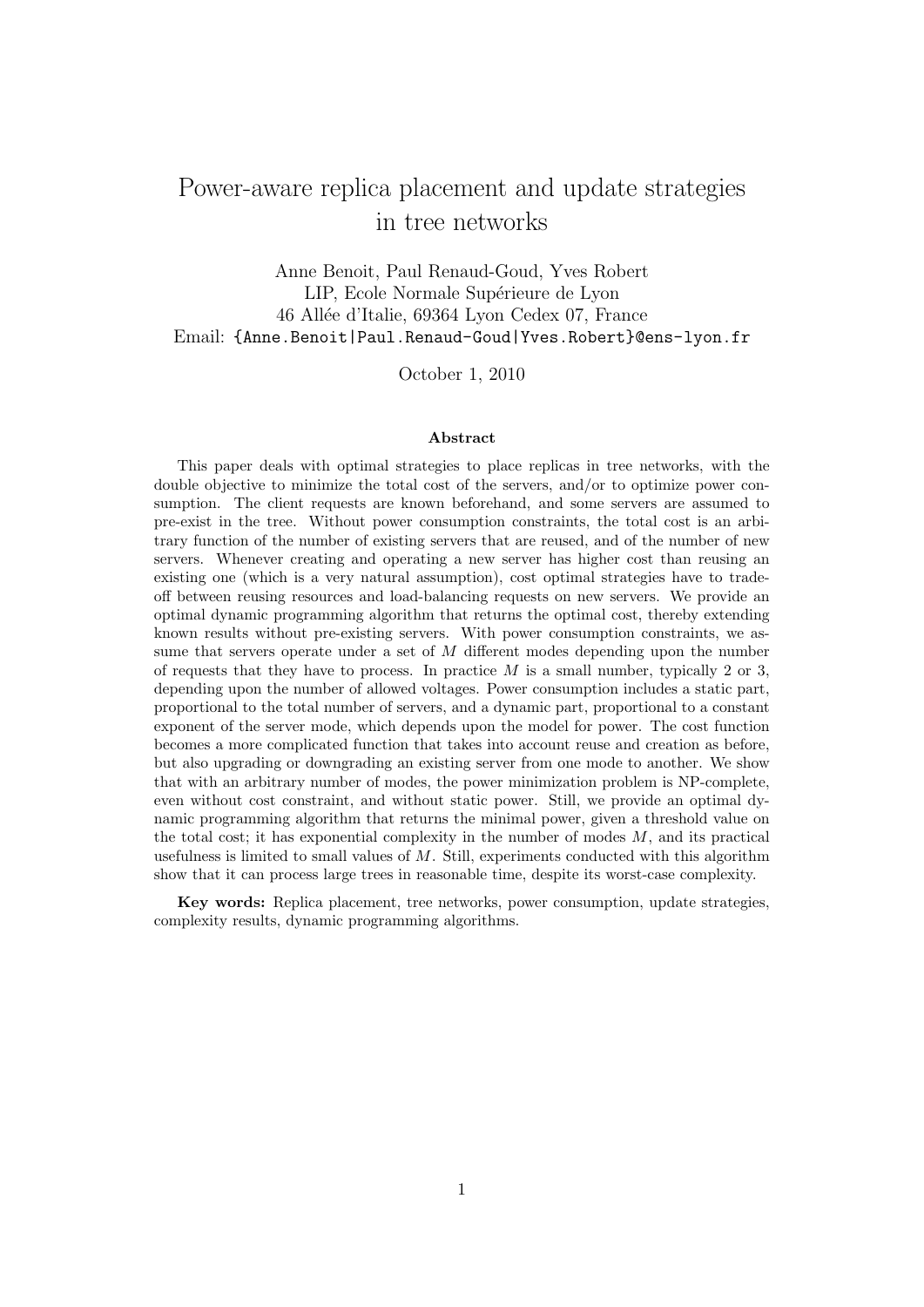## 1 Introduction

We revisit the well-known replica placement problem in tree networks [6, 19, 2], with two new objectives: reusing pre-existing replicas, and enforcing an efficient power management. In a nutshell, the replica placement problem is the following: we are given a tree-shaped network where clients are periodically issuing requests to be satisfied by servers. The clients are known (both their position in the tree and their number of requests), while the number and location of the servers are to be determined. A client is a leaf node of the tree, and its requests can be served by one internal node. Note that the distribution tree (clients and nodes) is fixed in the approach. This key assumption is quite natural for a broad spectrum of applications, such as electronic, ISP, or VOD service delivery (see [10, 6, 12] and additional references in [19]). The root server has the original copy of the database but cannot serve all clients directly, so a distribution tree is deployed to provide a hierarchical and distributed access to replicas of the original data.

In the original problem, there is no replica before execution; when a node is equipped with a replica, it can process a number of requests, up to its capacity limit. Nodes equipped with a replica, also called servers, serve all the clients located in their subtree (so that the root, if equipped with a replica, can serve any client). The rule of the game is to assign replicas to nodes so that the total number of replicas is minimized. This problem is well-understood: it can be solved in time  $O(N^2)$  (dynamic programming algorithm of [6]), or even in time  $O(N \log N)$ (optimized greedy algorithm of [19]).

The first contribution of this paper is to tackle the replica placement problem when the tree is equipped with pre-existing replicas before execution. This extension is a first step towards dealing with dynamic replica management: if the number and location of client requests evolve over time, the number and location of replicas must evolve accordingly, and one must decide how to perform a configuration change (at what cost?) and when (how frequently reconfigurations should occur?) A first approach to this complicated dynamic problem is provided in [18], where replicas are either moved or created at "regular intervals", whose duration is determined by the arrival rate of client requests. The algorithms in [18] provide a heuristic solution to the problem, but no complexity result is presented. Similarly, [5, 15, 16] tackle the problem of placing replicas with server capacity constraint, where servers are re-allocated to new sites when a performance metric degrades significantly. However, in these papers, the distribution tree is not fixed, which renders all problems highly combinatorial, and which departs from our fixed network assumption. In the present work, the aim is to assess the difficulty of a single reconfiguration, and we provide an optimal polynomial algorithm to minimize the cost of such a reconfiguration. The main difficulty here is to trade-off between two conflicting goals, namely (i) reusing existing servers rather than creating new ones, and (ii) load-balancing the requests equally among the servers.

Another contribution of this paper is to extend replica placement algorithms to cope with power consumption constraints. Minimizing the total power consumed by the servers has recently become a very important objective, both for economic and environmental reasons [13]. To help reduce power dissipation, multi-modal processors are used: each processor has a discrete number of predefined speeds (or modes), which correspond to different voltages that the processor can be subjected to. The power consumption is the sum of a static part (the cost for a processor to be turned on) and a dynamic part. This dynamic part is a strictly convex function of the processor speed, so that the execution of a given amount of work costs more power if a processor runs in a higher mode  $[8]$ . More precisely, a processor operated at mode  $W_i$  dissipates  $W_i^{\alpha}$  watts, where  $\alpha \in [2..3]$  is some constant specified by the model [9, 14, 3, 1, 4]. Faster modes allow servers to handle more requests per time-units, while they also lead to a much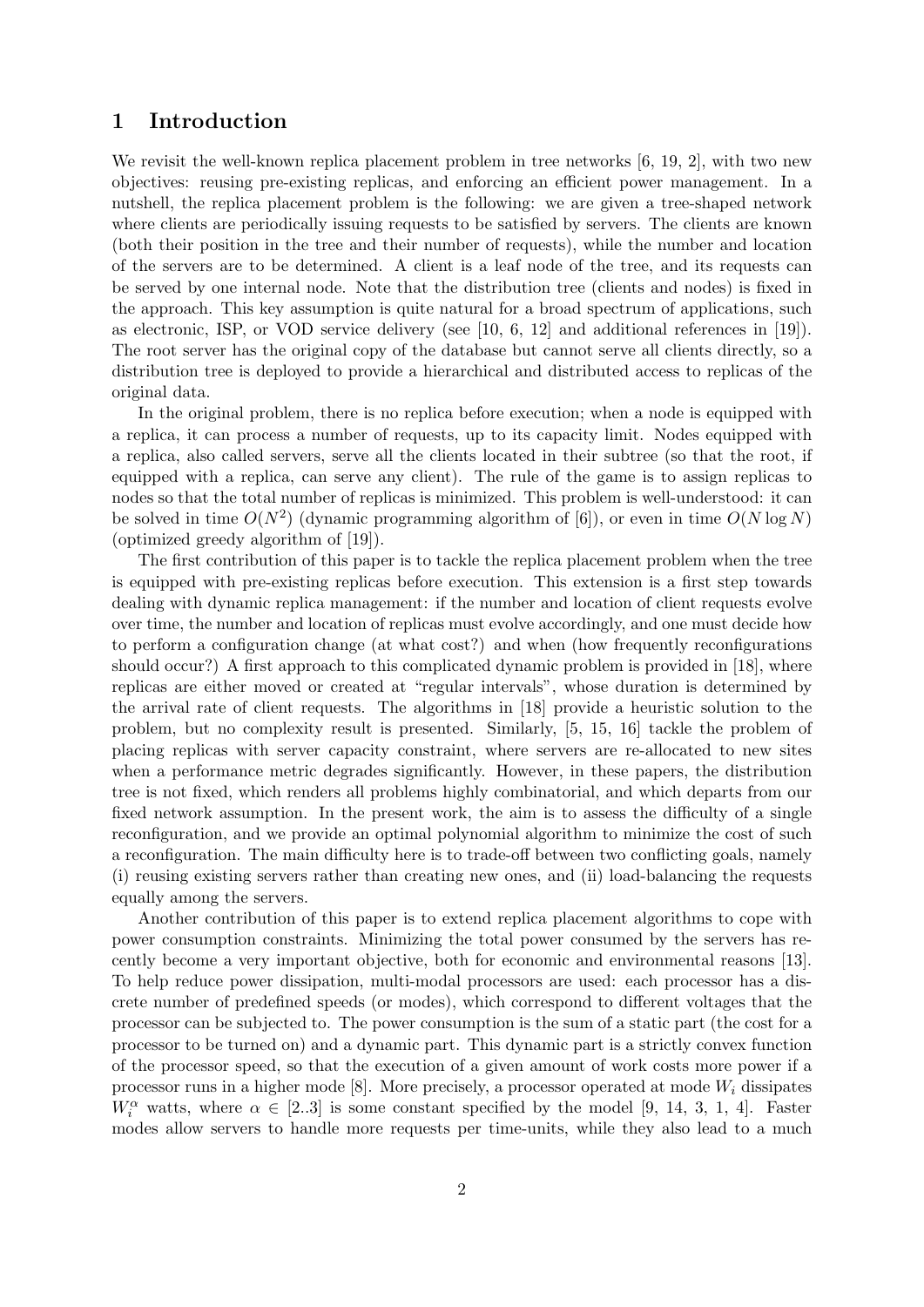higher (supra-linear) power consumption. An important result of this paper is that minimizing power consumption is a NP-complete problem, independently of the incurred cost (in terms of new and pre-existing servers) of the solution. In fact this result holds true even without pre-existing replicas, and without static power: balancing server modes across the tree already is a hard combinatorial problem.

The cost of the best power-efficient solution may indeed be prohibitive, which calls for a bicriteria approach: minimizing power consumption while enforcing a threshold cost that cannot be exceeded. We investigate the case where there is only a fixed number of modes and show that there are polynomial-time algorithms capable of optimizing power for a bounded cost, even with pre-existing replicas, with static power and with a complex cost function. This result has a great practical significance, because state-of-the-art processors can only be operated with a restricted number of voltage levels, hence with a few modes [11, 8].

Next we run simulations to show the practical utility of our algorithms, despite their high worst-case complexity. We illustrate the impact of taking pre-existing servers into account, and how power can be saved thanks to the optimal bi-criteria algorithm.

The rest of the paper is organized as follows. Section 2 is devoted to a detailed presentation of the target optimization problems, and provides a summary of new complexity results. The next two sections are devoted to the proofs of these results: Section 3 deals with computing the optimal cost of a solution, with pre-existing replicas in the tree, while Section 4 addresses all power-oriented problems. Then we report the simulation results in Section 5. Finally, we state some concluding remarks and future working directions in Section 6.

## 2 Framework

This section is devoted to a precise statement of the problem. We start with the general problem without power consumption constraints, and next we introduce the power consumption model. Then we state the objective functions (with or without power), and the associated optimization problems. Finally we give a summary of all complexity results that we provide in the paper.

#### 2.1 Replica servers

We consider a distribution tree whose nodes are partitioned into a set of clients  $\mathcal C$  and a set of nodes N. The clients are leaf nodes of the tree, while N is the set of internal nodes. Each client  $i \in \mathcal{C}$  (leaf of the tree) is sending  $r_i$  requests per time unit to a database object. Internal nodes equipped with a replica (also called *servers*) will process all requests from clients in their subtree. An internal node  $j \in \mathcal{N}$  may have already been provided with a replica, and we let  $\mathcal{E} \subseteq \mathcal{N}$  be the set of pre-existing servers. Servers in  $\mathcal{E}$  will be either reused or deleted in the solution. Note that it would be easy to allow *client-server* nodes which play both the rule of a client and of an internal node (possibly a server), by dividing such a node into two distinct nodes in the tree.

Without power consumption constraints, the problem is to find a *solution*, i.e., a set of servers capable of handling all requests, that minimizes some cost function. We formally define a valid solution before detailing its cost. We start with some notations. Let r be the root of the tree. If  $j \in \mathcal{N}$ , then children  $j \subseteq \mathcal{N} \cup \mathcal{C}$  is the set of children of node j, and subtree $j \subseteq \mathcal{N} \cup \mathcal{C}$ is the subtree rooted in j, excluding j. A solution is a set  $\mathcal{R} \subseteq \mathcal{N}$  of servers. Each client i is assigned a single server server<sub>i</sub>  $\in \mathcal{R}$  that is responsible for processing all its  $r_i$  requests, and this server is restricted to be the first ancestor of  $i$  (i.e., the first node in the unique path that leads from i up to the root r) equipped with a server (hence the name *closest* for the request service policy). Such a server must exist in  $R$  for each client. In addition, all servers are identical and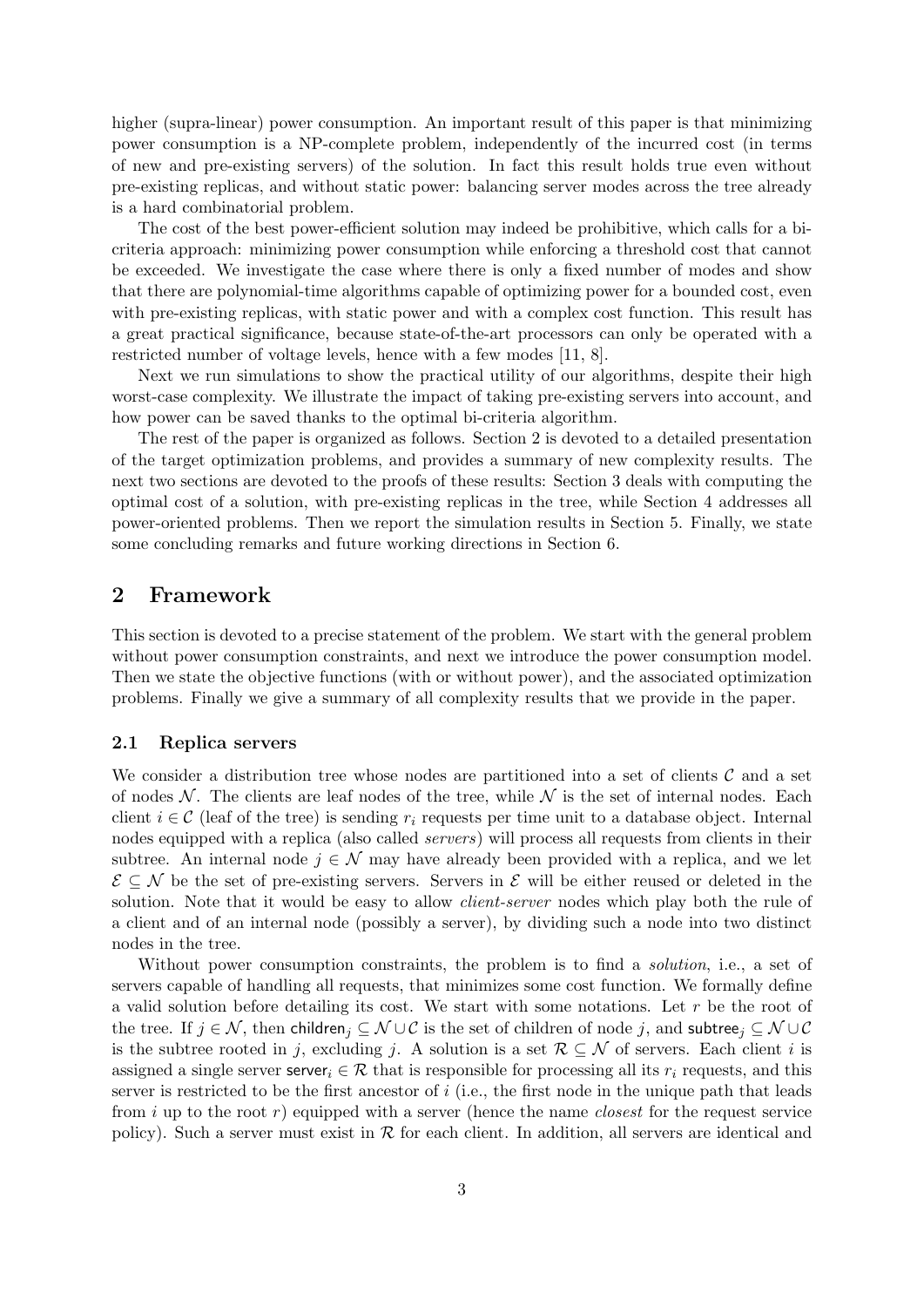have a limited capacity, i.e., they can process a maximum number W of requests. Let  $req_i$  be the number of requests processed by  $j \in \mathcal{R}$ . The capacity constraint writes

$$
\forall j \in \mathcal{R}, \text{ req}_j = \sum_{i \in \mathcal{C} \mid j = \text{server}_i} r_i \le W. \tag{1}
$$

Now for the cost function, because all servers are identical, the cost of operating a server can be normalized to 1. When introducing a new server, there is an additional cost create, so that running a new server costs  $1 +$  create while reusing a server in  $\mathcal E$  only costs 1. There is also a deletion cost delete associated to deleting each server in  $\mathcal E$  that is not reused in the solution. Let  $E = |\mathcal{E}|$  be the number of pre-existing servers. Let  $R = |\mathcal{R}|$  be the total number of servers in the solution, and  $e = |\mathcal{R} \cap \mathcal{E}|$  be the number of reused servers. Altogether, the cost is

$$
cost(R) = R + (R - e) \times create + (E - e) \times delete.
$$
\n(2)

This cost function is quite general. Because of the create and delete costs, priority is always given to reusing pre-existing servers. If create  $+2\times$  delete  $< 1$ , priority is given to minimizing the total number of servers  $R$ : indeed, if this condition holds, it is always advantageous to replace two pre-existing servers by a new one (if capacities permit).

#### 2.2 With power consumption modes

With power consumption constraints, we assume that servers may operate under a set  $\mathcal{M} =$  $\{W_1, \ldots, W_M\}$  of different speeds, or *modes*, depending upon the number of requests that they have to process per time unit. Here modes are indexed according to increasing values, and  $W_M = W$ , the maximal capacity. If a server  $j \in \mathcal{R}$  processes req<sub>j</sub> requests, with  $W_{i-1} <$  req<sub>j</sub>  $\leq$  $W_i$ , then it is operated at mode  $W_i$ , and we let  $\text{mode}(j) = i$ . The power consumption of a server  $j \in \mathcal{R}$  obeys the classical model

$$
\mathcal{P}(j) = \mathcal{P}^{(\text{static})} + W^{\alpha}_{\text{mode}(j)}.
$$

Here,  $\mathcal{P}^{(\text{static})}$  is the static power consumption (constant part), while  $W^{\alpha}_{\text{mode}(j)}$  is the dynamic part that depends upon the operated mode. Finally,  $\alpha \in [2..3]$  is a rational constant that depends upon the model for power [9, 14, 3, 1, 4]. The total power consumption  $\mathcal{P}(\mathcal{R})$  of the solution is the sum of the power consumption of all server nodes:

$$
\mathcal{P}(\mathcal{R}) = \sum_{j \in \mathcal{R}} \mathcal{P}(j) = R \times \mathcal{P}^{(\text{static})} + \sum_{j \in \mathcal{R}} W_{\text{mode}(j)}^{\alpha}.
$$
 (3)

Intuitively, this equation calls for balancing two conflicting terms: static power is minimized with few servers, while dynamic power is minimized with many servers operated in the slowest mode.

With different power modes, it is natural to refine the cost function, and to include a cost for changing the mode of a pre-existing server (upgrading it to a higher mode, or downgrading it to a lower mode). In the most detailed model, we would introduce:

- create<sub>i</sub>, the cost for creating a new server operated at mode  $W_i$ ;
- changed<sub>i,i'</sub>, the cost for changing the mode of a pre-existing server from  $W_i$  to  $W_{i'}$ ; and
- delete<sub>i</sub>, the cost for deleting a pre-existing server operated at mode  $W_i$ .

Note that it is reasonable to let changed<sub>i,i</sub> = 0 (no change); values of changed<sub>i,i'</sub> with  $i < i'$ correspond to upgrade costs, while values with  $i' < i$  correspond to downgrade costs. In accordance with these new cost parameters, given a solution  $R$ , we count the number of servers as follows: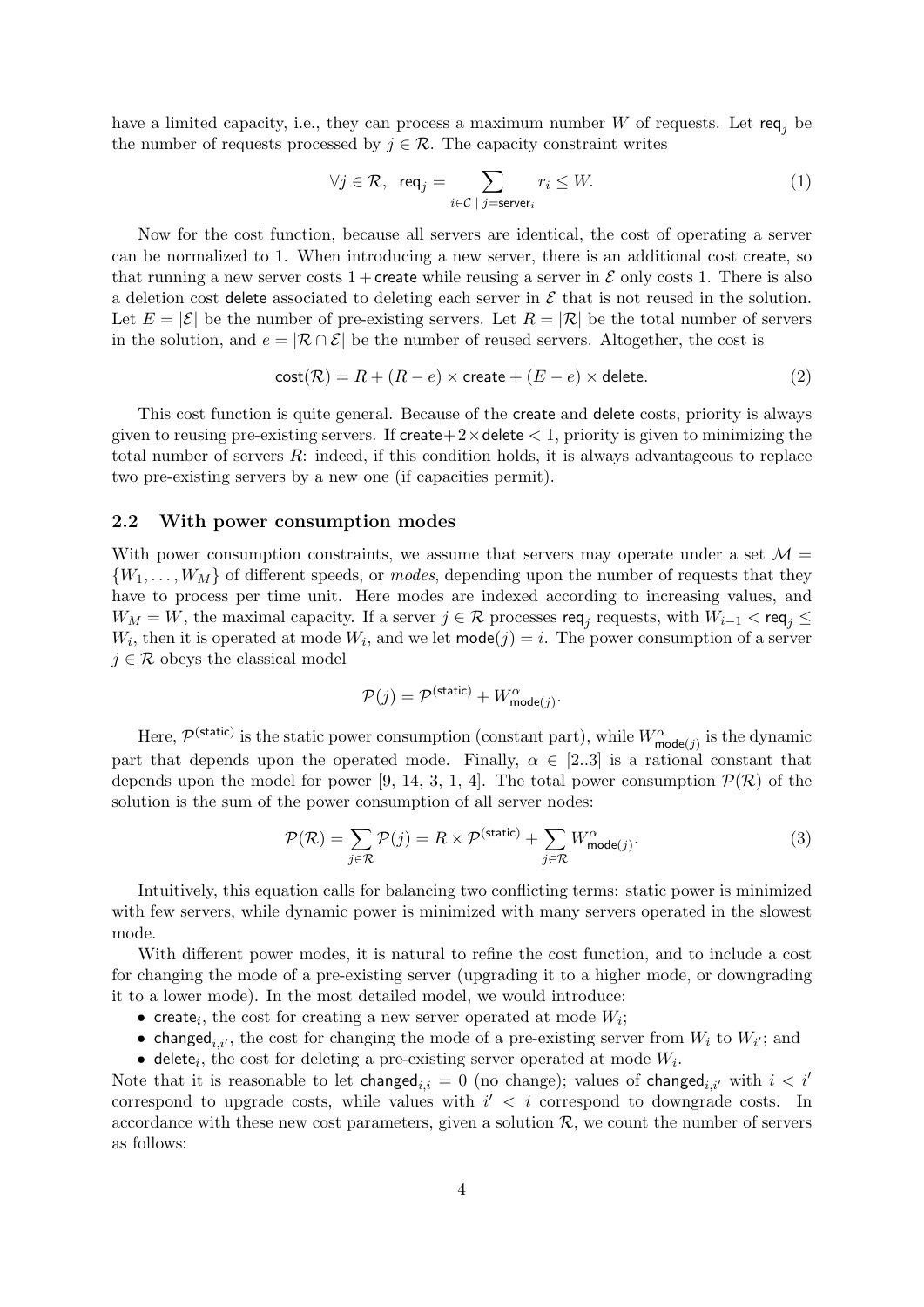- $n_i$ , the number of new servers operated at mode  $W_i$ ;
- $e_{i,i'}$ , the number of reused pre-existing servers whose operation modes have changed from  $W_i$  to  $W_{i'}$ ; and

•  $k_i$ , the number of pre-existing server operated at mode  $W_i$  that have not been reused. The cost of the solution R with a total of  $R = \sum_{i=1}^{M} n_i + \sum_{i=1}^{M} \sum_{i'=1}^{M} e_{i,i'}$  servers becomes:

$$
\text{cost}(\mathcal{R}) = R + \sum_{i=1}^{M} \text{create}_i \times n_i + \sum_{i=1}^{M} \text{delete}_i \times k_i
$$

$$
+ \sum_{i=1}^{M} \sum_{i'=1}^{M} \text{changed}_{i,i'} \times e_{i,i'}.
$$
(4)

Of course this complicated cost function can be simplified to make the model more tractable; for instance all creation costs create<sub>i</sub> can be set identical, all deletion costs delete<sub>i</sub> can be set identical, all upgrade and downgrade values changed<sub>i,i'</sub> can be set identical, and the latter can even be neglected.

#### 2.3 Objective functions

Without power consumption constraints, the objective is to minimize the cost, as defined by Equation (2). We distinguish two optimization problems, either with pre-existing replicas in the tree or without:

- MINCOST-NOPRE, the classical cost optimization problem [6] without pre-existing replicas. Indeed, in that case, Equation (2) reduces to finding a solution with the minimal number of servers.
- MINCOST-WITHPRE, the cost optimization problem with pre-existing replicas.

With power consumption constraints, the first optimization problem is MINPOWER, which stands for minimizing power consumption, independently of the incurred cost. But the cost of the best power-efficient solution may indeed be prohibitive, which calls for a bi-criteria approach: MINPOWER-BOUNDEDCOST is the problem to minimize power consumption while enforcing a threshold cost that cannot be exceeded. This bi-criteria problem can be declined in two versions, without pre-existing replicas (MINPOWER-BOUNDEDCOST-NOPRE) and with pre-existing replicas (MINPOWER-BOUNDEDCOST-WITHPRE).

#### 2.4 Summary of results

In this paper, we prove the following complexity results for a tree with  $N$  nodes:

**Theorem 1** MINCOST-WITHPRE can be solved in polynomial time with a dynamic programming algorithm whose worst case complexity is  $O(N^5)$ .

Theorem 2 MinPower is NP-complete.

**Theorem 3** With a constant number  $M$  of modes, both versions of MINPOWER-BOUNDEDCOST can be solved in polynomial time with a dynamic programming algorithm. The complexity of this algorithm is  $O(N^{2M+1})$  for MINPOWER-BOUNDEDCOST-NOPRE and  $O(N^{2M^2+2M+1})$  for MinPower-BoundedCost-WithPre.

Note that MinPower remains NP-complete without pre-existing replicas, and without static power: the proof of Theorem 2 (see Section 4.2) shows that balancing server modes across the tree already is a hard combinatorial problem. On the contrary, with a fixed number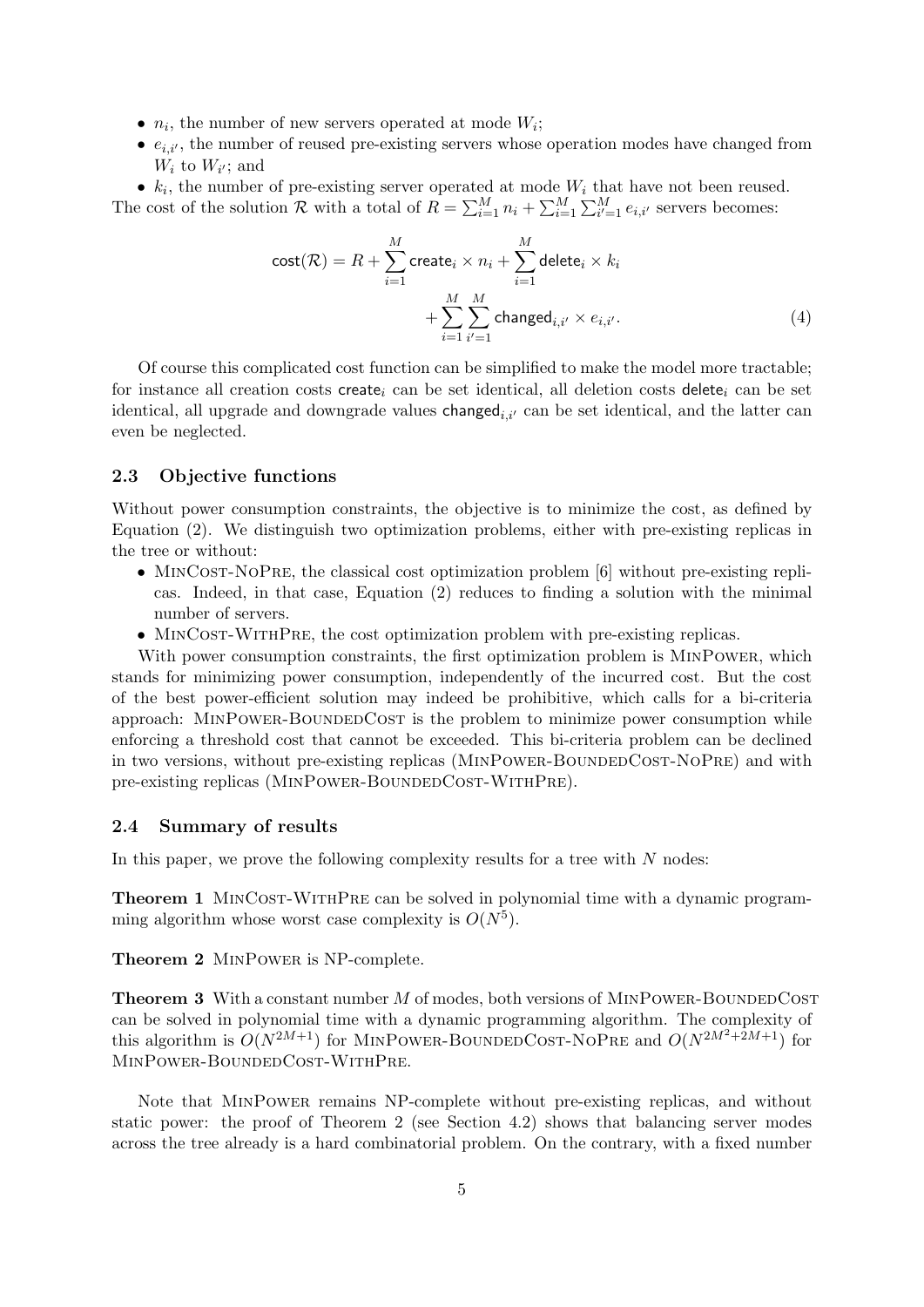of modes, there are polynomial-time algorithms capable of optimizing power for a bounded cost, even with pre-existing replicas, with static power and with a complex cost function. These algorithms can be viewed as pseudo-polynomial solutions to the MINPOWER-BOUNDEDCOST problems.

## 3 Complexity results: update strategies

In this section, we focus on the MINCOST-WITHPRE problem: we need to update the set of replicas in a tree, given a set of pre-existing servers, so as to minimize the cost function.

In Section 3.1, we show on an illustrative example that the strategies need to trade-off between reusing resources and load-balancing requests on new servers: the greedy algorithm proposed in [19] for the MinCost-NoPre problem is no longer optimal. We provide in Section 3.2 a dynamic programming algorithm which returns the optimal solution in polynomial time, and we prove its correctness. The analysis of the execution time is given in Section 3.3.

#### 3.1 Running example

We consider the example of Figure 1. There is one pre-existing replica in the tree at node B, and we need to decide whether to reuse it or not. For taking decisions locally at node A, the trade-off is the following:

- either we keep server B, and there are 7 requests going up in the tree from node A;
- either we remove server B and place a new server at node C, hence having only 4 requests going up in the tree from node A;
- either we keep the replica at node B and add one at node A or C, thereby having no traversing request any more.

The choice cannot be made locally, since it depends upon the remainder of the tree: if the root  $r$ has two client requests, then it was better to keep the pre-existing server B. However, if it has four requests, two new servers are needed to satisfy all requests, and one can then remove server B which becomes useless (i.e., keep one server at node C and one server at node r).

From this example, it seems very difficult to design a greedy strategy to minimize the solution cost, while accounting for pre-existing replicas. We propose in the next section a dynamic programming algorithm which solves the MinCost-WithPre problem.



Figure 1: Example: reusing pre-existing replicas.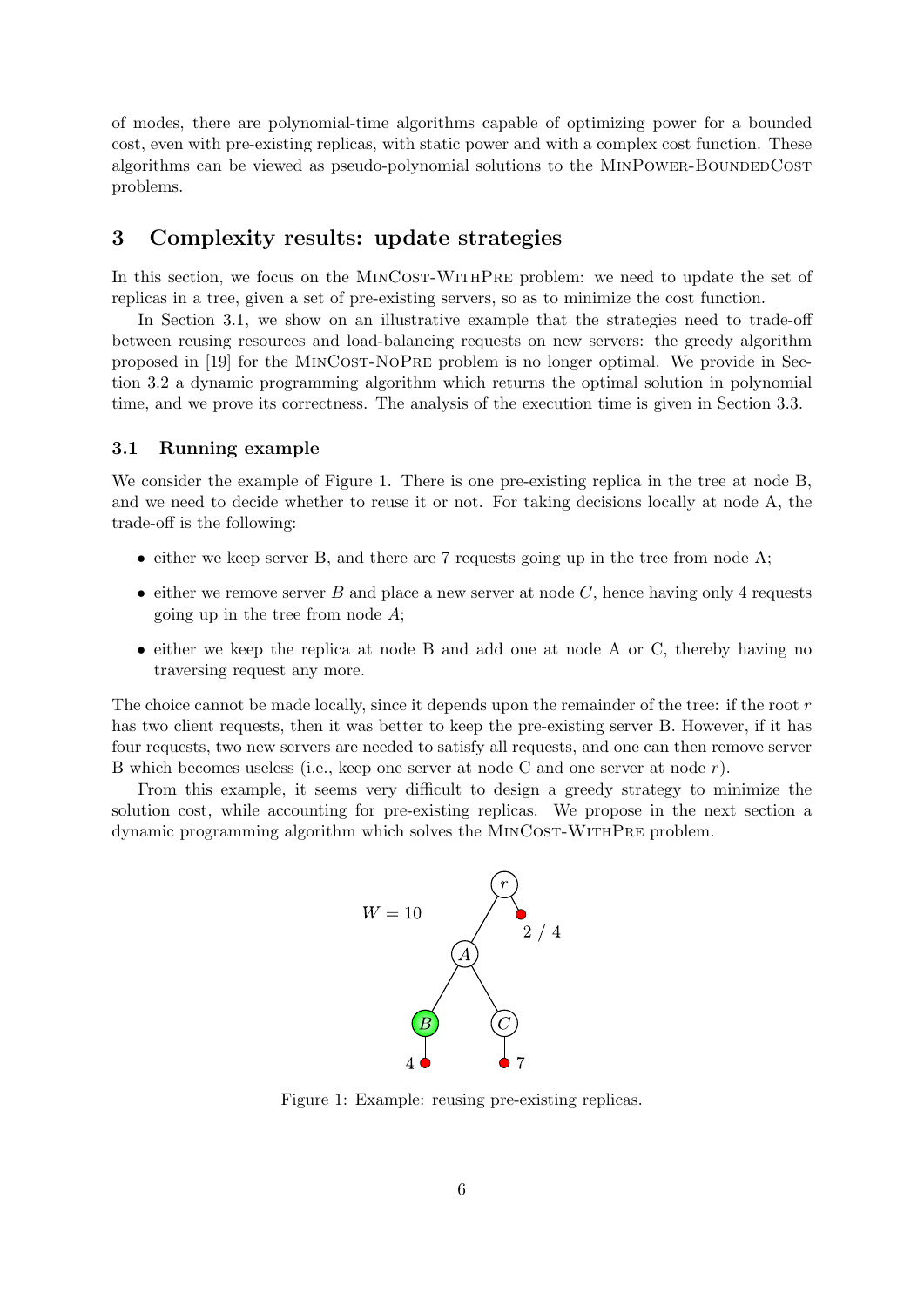#### 3.2 Dynamic programming algorithm

Let W be the total number of requests that a server can handle, and  $r_i$  the number of requests issued by client  $i \in \mathcal{C}$ .

At each node  $j \in \mathcal{N}$ , we fill a table of maximum size  $(E+1) \times (N - E + 1)$  which indicates, for exactly  $0 \le e \le E$  existing servers and  $0 \le n \le N - E$  new servers in the subtree rooted in j (excluding j), the solution which leads to the minimum number of requests that have not been processed in the subtree. This solution for  $(e, n)$  values at node j is characterized by the minimum number of requests that is obtained,  $min_{(e,n)}^j$ , and by the number of requests processed at each node  $j' \in \mathsf{subtree}_j, \: \mathit{req}^j_\ell$  $(\sum_{(e,n)}^j (j')$ . Note that each entry of the table has a maximum size  $O(N)$  (in particular, this size is reached at the root of the tree). The req variables ensure that it is possible to reconstruct the solution once the traversal of the tree is complete.

The call  $\text{init}(r)$  (see Algorithm 1, p. 21), where r is the root of the tree, performs the initialization: tables are initialized to default values (no solution). We set  $min_{(e,n)}^{-1} = W + 1$ to indicate that there is no solution, since in any valid solution,  $min_{(e,n)}^j \leq W$ .

The main algorithm (see Algorithm 2, p. 21) fills the tables while performing a bottomup traversal of the tree, and the solution can be found within the table of the root node (see Algorithm 4, p. 23). Initially, we fill the table for nodes  $j$  which have only client nodes:  $min_{(0,0)}^{j} = \sum_{i \in \text{children}_{j} \cap \mathcal{C}} r_{i}$ , and  $min_{(k,l)}^{j} = W + 1$  for  $k > 0$  or  $l > 0$ . There are no nodes in the subtree of j, thus no req variables to set. The variable  $client(j)$  keeps track of the number of requests directly issued by a client at node  $j$ . Also, recall that the decision whether to place a replica at node  $j$  or not is not accounted for in the table of  $j$ , but when processing the parent of node j.

Then, for a node  $j \in \mathcal{N}$ , we perform the same initialization, before processing children nodes one by one. The processing of child i of node j is done through the call to the **merge** $(j, i)$ procedure (see Algorithm 3, p. 22), and it is informally described below.

First, we copy the current table of node j into a temporary one, with values tminr and treq. Note that the table is initially almost empty, but this copy is required since we process children one after the other, and when we call  $\mathbf{merge}(j, i)$  for the  $k^{th}$  children node, the table of j already contains information from the merge with the previous  $k - 1$  children nodes.

Then, for  $0 \le e \le E$  and  $0 \le n \le N - E$ , we need to compute the new  $min_{(e,n)}^{j}$ , and to update the  $req_l^j$  $(c_{(e,n)})$  values. We try all combinations with  $e'$  existing replicas and n' new replicas in the temporary table (i.e., information about children already processed),  $e - e'$  existing replicas and  $n - n'$  new replicas in the subtree of child *i*. We furthermore try solutions with a replica placed at node i, and we account for it in the value of e if  $i \in \mathcal{E}$  (i.e., for a given value e', we place only  $e - e' - 1$  replica in the subtree of i, plus one on i); otherwise we account for it in the value of  $n$ . Each time we find a solution which is better than the one previously in the table (in terms of *minr*), we copy the values of req from the temporary table and the table of i, in order to retain all the information about the current best solution.

The key of the algorithm resides in the fact that during this *merging* process, the optimal solution will always be one which lets the minimum of requests pass through the subtree (see Lemma 1).

The solution to the replica placement problem with pre-existing servers MINCOST-WITHPRE is computed through a call to **replica-update** (see Algorithm 4), which returns a set of replica  $\mathcal{R}$ minimizing the cost: we scan all solutions in order to return a valid one of minimum cost.

To prove that the algorithm returns an optimal solution, we show in Lemma 1 that the solutions that are discarded while filling the tables, never lead to a better solution than the one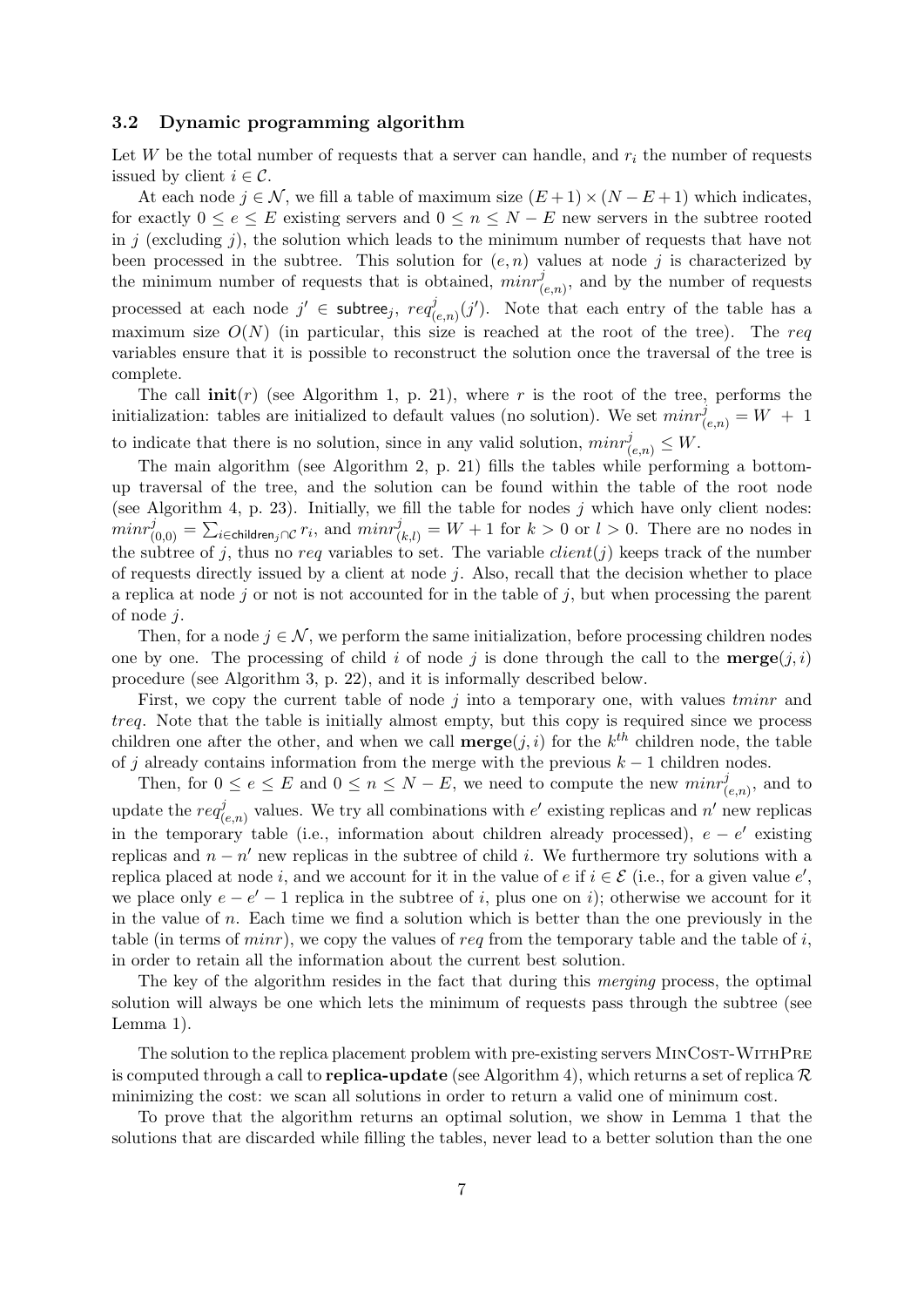that is finally returned.

**Lemma 1** Consider a subtree rooted at node  $j \in \mathcal{N}$ . If an optimal solution uses e pre-existing servers and places  $n$  new servers in this subtree, then there exists an optimal solution of same cost, for which the placement of these servers minimizes the number of requests traversing  $j$ .

**Proof 1** Let  $\mathcal{R}_{opt}$  be the set of replicas in the optimal solution with  $(e, n)$  servers (i.e., e pre*existing and* n *new in* subtree<sup>j</sup> *). We denote by* rmin *the minimum number of requests that must traverse j* in a solution using  $(e, n)$  servers, and by  $\mathcal{R}_{loc}$  the corresponding (local) placement of *replicas in* subtree<sup>j</sup> *.*

*If* Ropt *is such that more than* rmin *requests are traversing node* j*, we can build a new global solution which is similar to* Ropt*, except for the subtree rooted in* j *for which we use the placement of*  $\mathcal{R}_{loc}$ . The cost of the new solution is identical to the cost of  $\mathcal{R}_{opt}$ , therefore it *is an optimal solution. It is still a valid solution, since*  $\mathcal{R}_{loc}$  *is a valid solution and there are less requests than before to handle in the remaining of the tree (only* rmin *requests traversing node* j*).*

*This proves that there exists an optimal solution which minimizes the number of requests traversing each node, given a number of pre-existing and new servers.*

The algorithm computes all local optimal solutions for all values  $(e, n)$ . During the merge procedure, we try all possible numbers of pre-existing and new servers in each subtree, and we minimize the number of traversing requests, thus finding an optimal local solution. Thanks to Lemma 1, we know that there is a global optimal solution which builds upon these local optimal solutions.

#### 3.3 Execution time of the algorithm

Recall that  $N$  is the total number of nodes, and  $E$  is the number of pre-existing nodes.

The call to  $\text{init}(r)$  makes a traversal of the tree, and at each node, the table of size  $O((E+1) \times$  $(N-E+1)$ ) is initialized. The total cost for this call is therefore in  $O(N \times (N-E+1) \times (E+1))$ .

For the main procedure, the processing of a node with only client children is done in constant time  $O(1)$ . The processing of each non-client child consists in a call to the **merge** procedure, and there is only one such per node of the tree, and therefore  $N$  calls to this procedure during the whole execution.

The initialization of the merging procedure takes a time  $O((N - E + 1) \times (E + 1))$ . Then, we try all solutions with  $e \leq E$  existing replicas, and  $n \leq N - E$  new replicas. Given e and n, there are no more than  $O((N - E + 1) \times (E + 1))$  possible solutions  $(0 \le e' \le e \le E$  existing replicas and  $0 \leq n' \leq n \leq N - E$  new replicas on the children already processed, with or without a replica on the child currently being processed). Finally, the total number of iterations in the loop is bounded by  $O((N - E + 1)^2) \times (E + 1)^2$ . The most consuming operation in the loop is to copy the req variables, which is done in  $O(N)$ . However, this copy can be done outside the loop: we keep track of the best solution for each couple  $(e, n)$ , and update the req variables in another loop over  $(e, n)$ . It is done by decreasing values of e and n, since the update for  $(e, n)$  requires the non-updated values with  $(e', n')$  such that  $e' \le e$  and  $n' \le n$ . The total cost with this optimization (see [17] for the implementation) is therefore the number of iterations, i.e.,  $O((N - E + 1)^2 \times (E + 1)^2)$ .

Then, scanning the table at the root is done in  $O((N - E + 1) \times (E + 1))$ , and reconstructing the solution takes a single tree traversal, i.e., it is in  $O(N)$ . Finally, the complexity of the dynamic closest replica placement algorithm is in  $O(N \times (N - E + 1)^2 \times (E + 1)^2)$ , which corresponds to the  $N$  calls to the merging procedure. The algorithm is therefore of polynomial complexity, at most  $O(N^5)$  for a tree with N nodes. This concludes the proof of Theorem 1.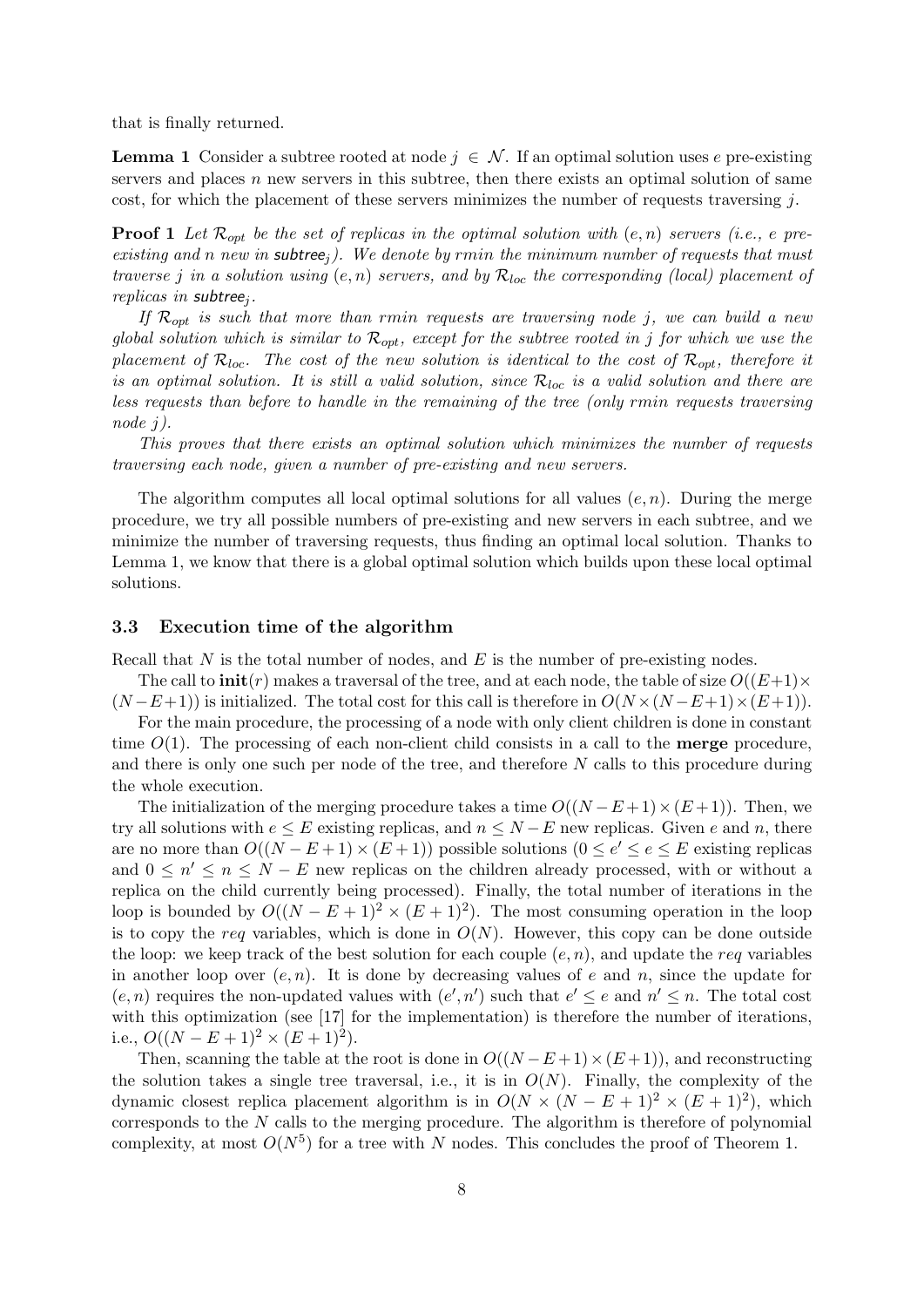## 4 Complexity results with power

In this section, we tackle the MINPOWER and MINPOWER-BOUNDEDCOST problems. First in Section 4.1, we use an example to show why minimizing the number of requests traversing the root of a subtree is no longer optimal, and we illustrate the difficulty to take local decisions even when restricting to the simpler mono-criterion MinPower problem. Then in Section 4.2, we prove the NP-completeness of the latter problem with an arbitrary number of modes (Theorem 2). However, we propose a pseudo-polynomial algorithm to solve the problem in Section 4.3. This algorithm turns out to be polynomial when the number of modes is constant, hence usable in a realistic setting with two or three modes (Theorem 3).

#### 4.1 Running example

Consider the example of Figure 2. There are two modes,  $W_1 = 7$  and  $W_2 = 10$ , and we focus on the power minimization problem. For simplicity, we assume that the power consumption of a node running at mode  $W_i$  is  $10 + W_i^2$ , for  $i = 1, 2$  (10 is the static power, and we set  $\alpha = 2$ ). We consider the subtree rooted in A. Several decisions can be taken locally:

- place a server at node  $A$ , running at mode  $W_2$ , hence minimizing the number of traversing requests. Another solution without traversing requests is to have two servers, one at node  $B$  and one at node  $C$ , both running at mode  $W_1$ , but this would lead to a higher power consumption, since  $20 + 2 \times 7^2 > 10 + 10^2$ ;
- place a server running at mode  $W_1$  at node  $C$ , thus having 3 requests going through node A.

The choice cannot be made greedily, since it depends upon the rest of the tree: if the root  $r$ has four client requests, then it is better to let some requests through (one server at node  $C$ ), since it optimizes power consumption. However, if it has ten requests, it is necessary to have no request going through  $A$ , otherwise node  $r$  is not able to process all its requests.

From this example, it seems very hard to design a greedy strategy to minimize the power consumption. Similarly, if we would like to reuse the algorithm of Section 3 to solve the MinPower-BOUNDEDCOST-WITHPRE bi-criteria problem, we would need to account for modes. Indeed, the best solution of subtree  $A$  with one server is no longer always the one which minimizes the number of requests (in this case, placing one server on node  $A$ ), since it can be better for power consumption to let three requests traverse node A and balance the load upper in the tree.

We prove in the next section the NP-completeness of the problem, when the number of modes is arbitrary. However, we can adapt the dynamic programming algorithm, which becomes



Figure 2: Example: minimizing power consumption.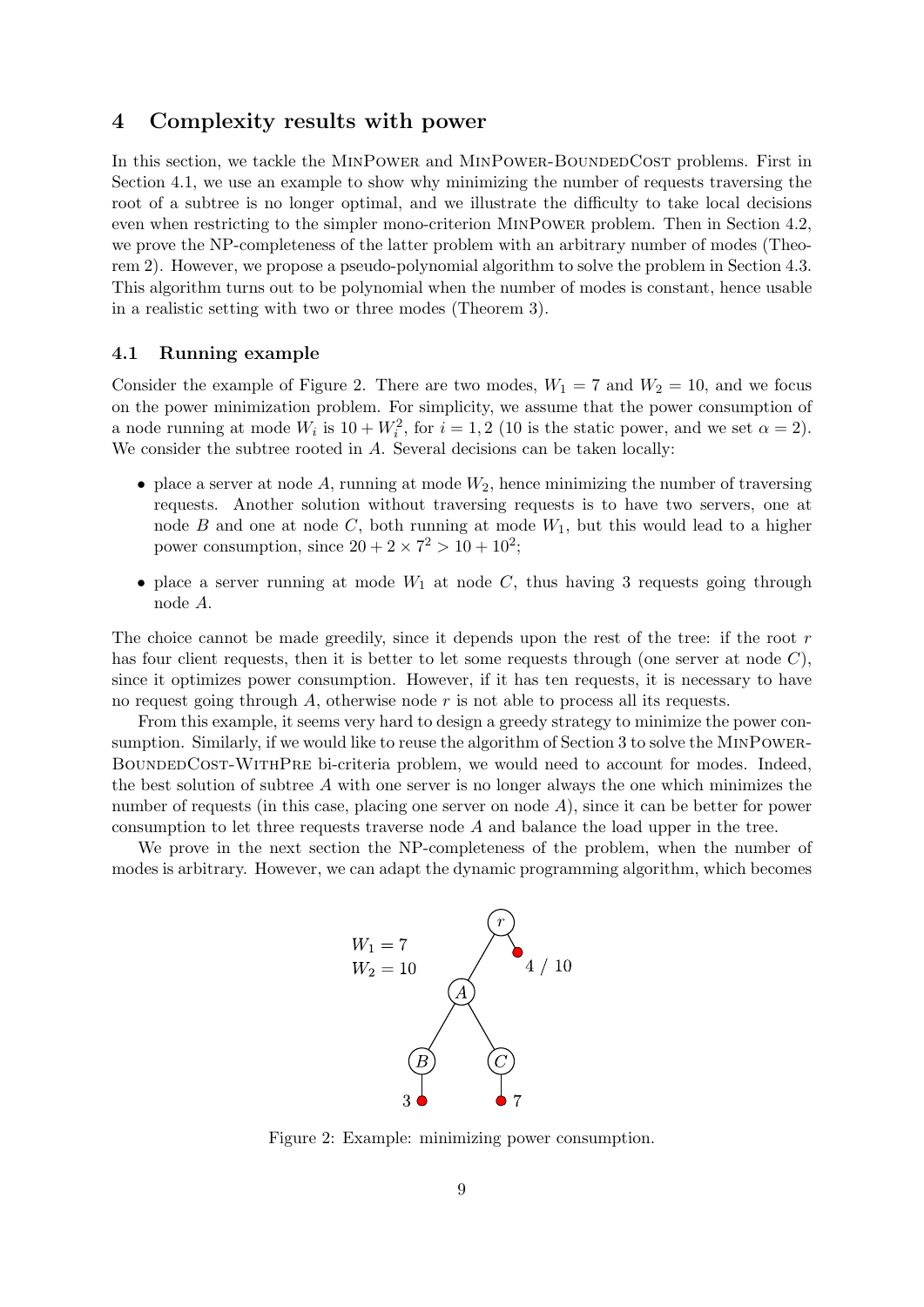exponential in the number of modes, but hence remains polynomial for a constant number of modes (see Section 4.3).

#### 4.2 NP-completeness of MinPower

In this section, we prove Theorem 2, i.e., the NP-completeness of the MINPOWER problem, even with no static power, when there is an arbitrary number of modes.

Proof 2 (Proof of Theorem 2) *We consider the associated decision problem: given a total power consumption* P*, is there a solution which does not consume more than* P*?*

*First, the problem is clearly in NP: given a solution, i.e., a set of servers, and the mode of each server, it is easy to check in polynomial time that no capacity constraint is exceeded, and that the power consumption meets the bound.*

*To establish the completeness, we use a reduction from 2-Partition [7]. We consider an instance*  $\mathcal{I}_1$  *of 2-Partition: given n strictly positive integers*  $a_1, a_2, \ldots, a_n$ *, does there exist a* subset I of  $\{1,\ldots,n\}$  such that  $\sum_{i\in I} a_i = \sum_{i\notin I} a_i$ ? Let  $S = \sum_{i=1}^n a_i$ *; we assume that* S is even *(otherwise there is no solution).*

*We build an instance*  $\mathcal{I}_2$  *of our problem where each server has*  $n+2$  *modes. We assume that the*  $a_i$  are sorted in increasing order, i.e.,  $a_1 \leq \cdots \leq a_n$ . The modes are then, in increasing *order:*

- $W_1 = K$ ;
- $\forall 1 \le i \le n, W_{i+1} = K + a_i \times X;$
- $W_{n+2} = K + S \times X$ ;

*where the values of* K *and* X *will be determined later.*

*We furthermore set that there is no static power, and the power consumption for a server running at capacity*  $W_i$  *is therefore*  $P_i = W_i^{\alpha}$ , where  $\alpha$  *is the rational exponent used in the computation of the power (see Section 2), and*  $2 \leq \alpha \leq 3$ *. The idea is to have* K *large and* X *small, so that we have an upper bound on the power consumed by a server running at capacity*  $W_{i+1}$ *, for*  $1 \leq i \leq n$ *:* 

$$
W_{i+1}^{\alpha} = (K + a_i \times X)^{\alpha} \le K^{\alpha} + a_i + \frac{1}{n}.\tag{5}
$$

*To ensure that Equation (5) is satisfied, we set*

$$
X = \frac{1}{\alpha \times K^{\alpha - 1}},
$$

*and then we have*  $(K + a_i \times X)^{\alpha} = K^{\alpha} (1 + \frac{a_i}{\alpha K^{\alpha}})^{\alpha}$ , with  $K > S$  *and therefore*  $\frac{a_i}{\alpha K^{\alpha}} < 1$ . We set  $x_i = \frac{a_i}{\alpha K^{\alpha}}$ , and we want to ensure that:

$$
(1+x_i)^{\alpha} \le 1 + \alpha \times x_i + \frac{1}{n \times K^{\alpha}}.
$$
\n<sup>(6)</sup>

*To do so, we study the function*

$$
f(x) = (1+x)^{\alpha} - (1+\alpha \times x) - 5x^2.
$$

*We have*  $f(0) = 0$ *, and*  $f'(x) = \alpha(1+x)^{\alpha-1} - \alpha - 10x$ *. We have*  $f'(0) = 0$ *, and*  $f''(x) = 0$  $\alpha(\alpha-1)(1+x)^{\alpha-2} - 10$ . Since  $\alpha \leq 3$ ,  $\alpha(\alpha-1)(1+x)^{\alpha-2} \leq 6(1+x)$ , and for  $x \leq \frac{1}{2}$  $\frac{1}{2}$ ,  $f''(x) < 0$ . We deduce that  $f'(x)$  is non increasing for  $x \leq \frac{1}{2}$  $\frac{1}{2}$ *, and since*  $f'(0) = 0$ *,*  $f'(x)$  *is*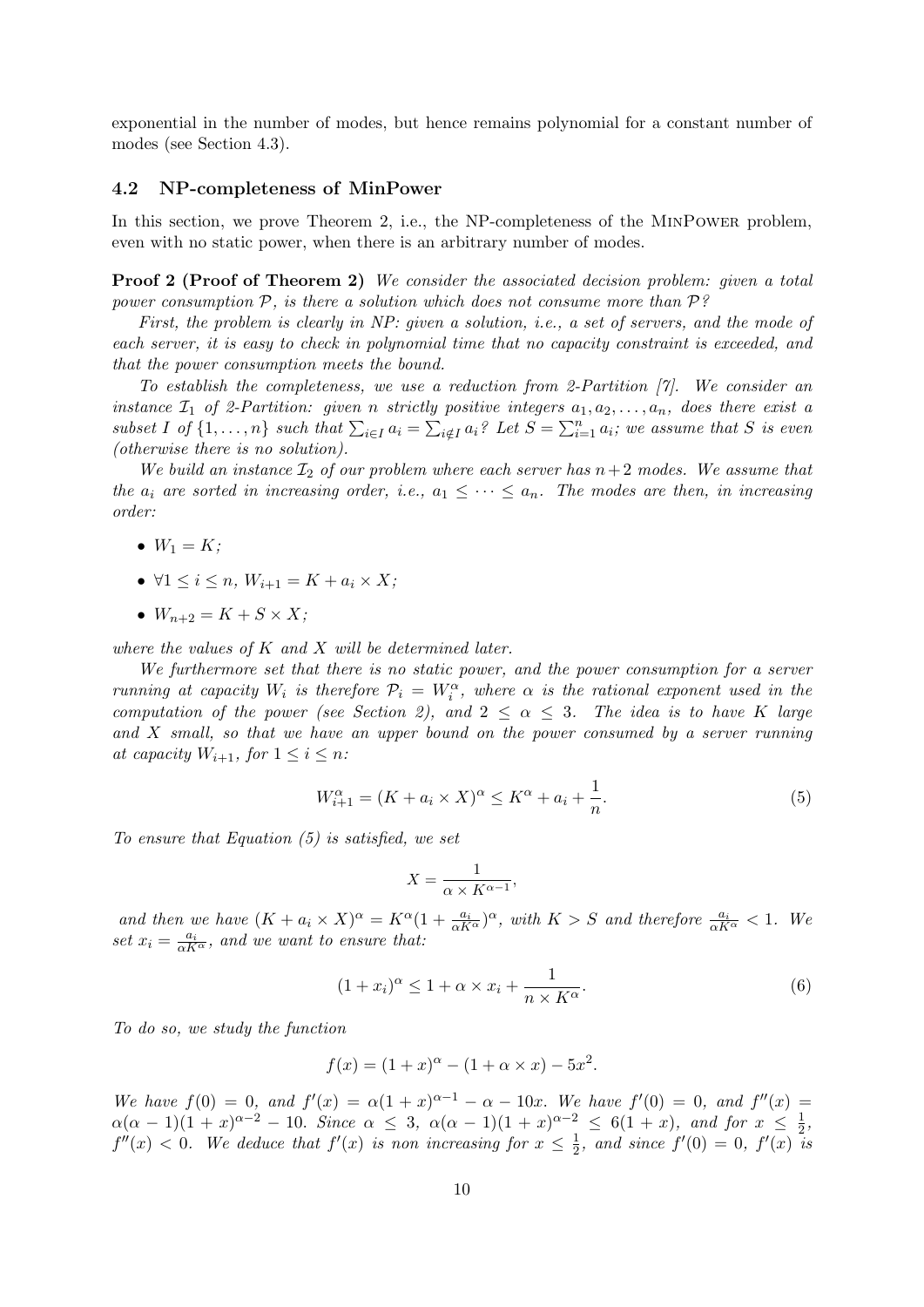*negative for*  $x \leq \frac{1}{2}$  $\frac{1}{2}$ . Finally,  $f(x)$  is non increasing for  $x \leq \frac{1}{2}$  $\frac{1}{2}$ *, and since*  $f(0) = 0$ *, we have*  $(1+x)^{\alpha} < (1+\alpha \times x) + 5x^2$  for  $x \leq \frac{1}{2}$ . 2

*Equation (6) is therefore satisfied if*  $5x_i^2 \leq \frac{1}{n \times K^{\alpha}}$ , *i.e.*,  $K^{\alpha} \geq \frac{5a_i^2 \times n}{\alpha^2}$ . This condition is *satisfied for*

$$
K = n \times S^2,
$$

*and we then have*  $x_i < \frac{1}{2}$  $\frac{1}{2}$ , which ensures that the previous reasoning was correct. Finally, with *these values of* K *and* X*, Equation (5) is satisfied.*

Then, the distribution tree is the following: the root node r has one client with  $K + \frac{S}{2} \times X$ *requests, and n children*  $A_1, \ldots, A_n$ . Each node  $A_i$  has a client with  $a_i \times X$  requests, and a *children node* B<sup>i</sup> *which has* K *requests. Figure 3 illustrates the instance of the reduction.*

*Finally, we ask if we can find a placement of replicas with a maximum power consumption of:*

$$
\mathcal{P}_{max} = (K + S \times X)^{\alpha} + n \times K^{\alpha} + \frac{S}{2} + \frac{n-1}{n}.
$$

*Clearly, the size of*  $\mathcal{I}_2$  *is polynomial in the size of*  $\mathcal{I}_1$ *, since* K *and* X *are of polynomial size.* We now show that  $\mathcal{I}_1$  has a solution if and only if  $\mathcal{I}_2$  does.

Let us assume first that  $I_1$  has a solution, I. The solution for  $I_2$  is then as follows: there *is one server at the root, running at capacity*  $W_{n+2}$ *. Then, for*  $i \in I$ *, we place a server at node*  $A_i$  *running at capacity*  $W_{1+i}$ *, while for*  $i \notin I$ *, we place a server at node*  $B_i$  *running at capacity*  $W_1$ *. It is easy to check that all capacity constraints are satisfied for nodes*  $A_i$  *and*  $B_i$ *.* At the root of the tree, there are  $K + \frac{S}{2} \times X + \sum_{i \notin I} a_i \times X$ , which sums up to  $K + S \times X$ . The total power consumption is then  $\overline{\mathcal{P}} = (K + S \times X)^{\alpha} + \sum_{i \in I} (K + a_i \times X)^{\alpha} + \sum_{i \notin I} K^{\alpha}$ . *Thanks to Equation (5),*  $\mathcal{P} \leq (K + S \times X)^{\alpha} + \sum_{i \in I} (K^{\alpha} + a_i + \frac{1}{n})$  $\left(\frac{1}{n}\right) + \sum_{i \notin I} K^{\alpha}$ , and finally,  $\mathcal{P} \leq (K + S \times X)^{\alpha} + n \times K^{\alpha} + \sum_{i \in I} a_i + \frac{n-1}{n}$  $\frac{-1}{n}$ *. Since I is a solution to 2-Partition, we have*  $P \leq P_{max}$ . Finally,  $\mathcal{I}_2$  has a solution.

*Suppose now that* I<sup>2</sup> *has a solution. There is a server at the root node* r*, which runs at mode*  $W_{n+2}$ *, since this is the only way to handle its*  $K + \frac{S}{2} \times X$  *requests. This server has a power consumption of*  $(K + S \times X)^{\alpha}$ . Then, there cannot be more than n other servers. Indeed, *if there were*  $n + 1$  *servers, running at the smallest mode*  $W_1$ *, their power consumption would be*  $(n+1)K^{\alpha}$ , which is strictly greater than  $n \times K^{\alpha} + \frac{S}{2} + 1$ . Therefore, the power consumption *would exceed* Pmax*. So, there are at most* n *extra servers.*

*Consider that there exists*  $i \in \{1, \ldots, n\}$  *such that there is no server, neither on*  $A_i$  *nor on*  $B_i$ . Then, the number of requests at node r is at least  $2K$ ; however,  $2K > W_{n+2}$ , so the server



Figure 3: Illustration of the NP-completeness proof.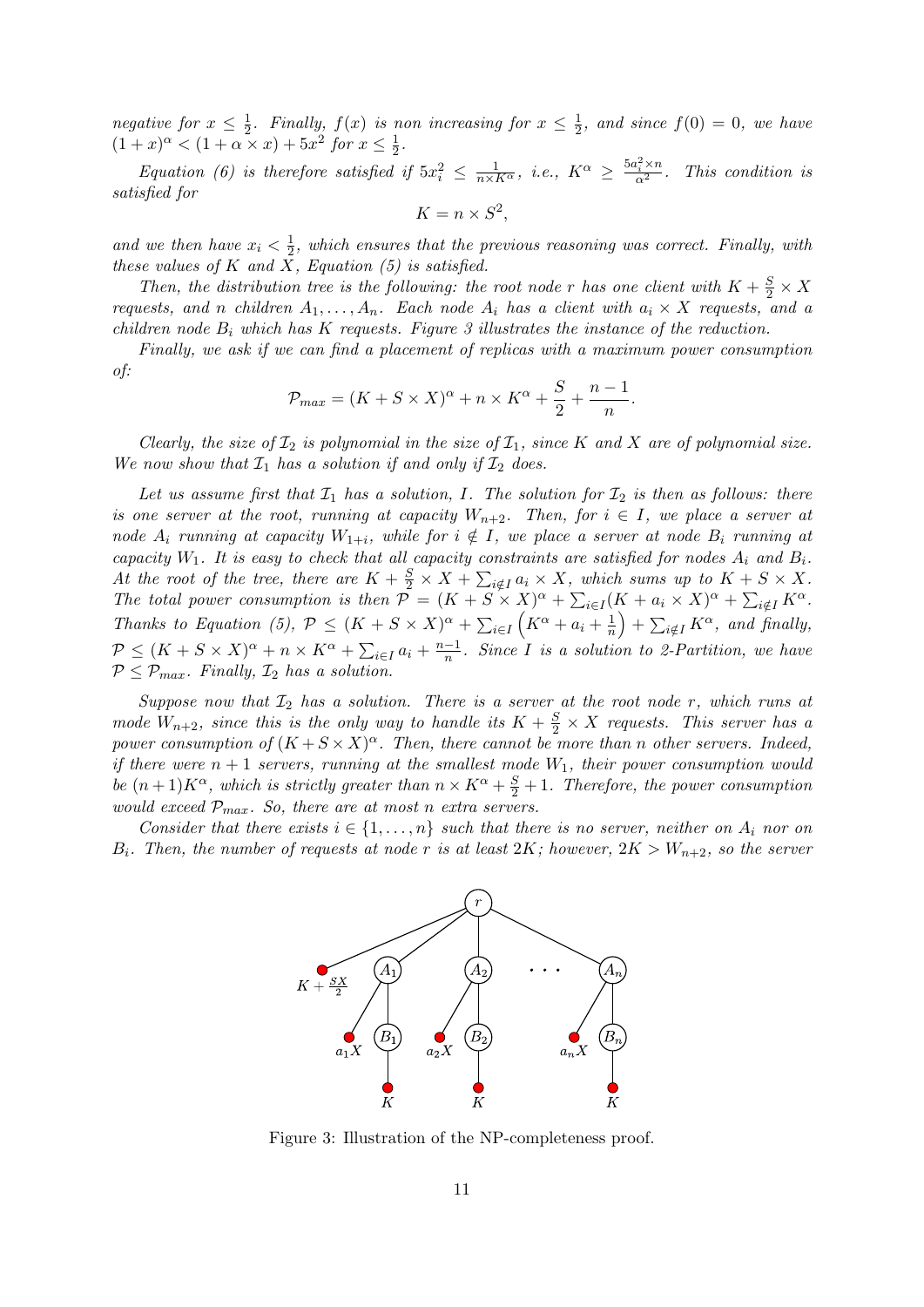*cannot handle all these requests. Therefore, for each*  $i \in \{1, \ldots, n\}$ *, there is exactly one server either on*  $A_i$  *or on*  $B_i$ *. We define the set* I *as the indices for which there is a server at node*  $A_i$ *in the solution. Now we show that* I *is a solution to*  $I_1$ *, the original instance of 2-Partition.* 

*First, if we sum up the requests at the root node, we have:*

$$
K + \frac{S}{2} \times X + \sum_{i \notin I} a_i \times X \le K + S \times X.
$$

*Therefore,*  $\sum_{i \notin I} a_i \leq \frac{S}{2}$  $\frac{S}{2}$ .

*Now, if we consider the power consumption of the solution, we have:*

$$
(K+S\times X)^{\alpha} + \sum_{i\in I} (K+a_i\times X)^{\alpha} + \sum_{i\notin I} K^{\alpha} \leq \mathcal{P}_{max}.
$$

Let us assume that  $\sum_{i\in I} a_i > \frac{S}{2}$  $\frac{S}{2}$ *. Since the*  $a_i$  are integers, we have  $\sum_{i\in I} a_i \geq \frac{S}{2} + 1$ *. It is easy to* see that  $(K + a_i \times X)^{\alpha} > K^{\alpha} + a_i$ . Finally,  $\sum_{i \in I} (K + a_i \times X)^{\alpha} + \sum_{i \notin I} K^{\alpha} \geq n \times K^{\alpha} + \sum_{i \in I} a_i \geq$  $n \times K^{\alpha} + \frac{S}{2} + 1$ . This implies that the total power consumption is greater than  $\mathcal{P}_{max}$ , which *leads to a contradiction, and therefore*  $\sum_{i \in I} a_i \leq \frac{S}{2}$  $\frac{S}{2}$ .

*We derive that*  $\sum_{i \notin I} a_i = \sum_{i \in I} a_i = \frac{S}{2}$  $\frac{S}{2}$ , the solution is a 2-Partition for instance  $\mathcal{I}_1$ *.* This *concludes the proof.*

#### 4.3 A pseudo-polynomial algorithm for MinPower-BoundedCost

In this section, we sketch how to adapt the algorithm of Section 3 to account for power consumption. As illustrated in the example of Section 4.1, the current algorithm may lead to a non-optimal solution for the power consumption if used only with the higher mode for servers. Therefore, we refine it and compute, in each subtree, the optimal solution with, for  $1 \leq j, j' \leq M$ ,

- exactly  $n_i$  new servers running at mode  $W_i$ ;
- exactly  $e_{j,j'}$  pre-existing servers whose operation modes have changed from  $W_j$  to  $W_{j'}$ .

Recall that we previously had only two parameters,  $n$  the number of new servers, and  $e$  the number of pre-existing servers, thus leading to a total of  $(N - E + 1)^2 \times (E + 1)^2$  iterations for the **merge** procedure (Lines 8-9 of Algorithm 3). Now, the number of iterations is  $(N - E +$  $(1)^{2M} \times (E+1)^{2M^2}$ , since we have  $2 \times M$  loops of maximum size  $N-E+1$  over the  $n_j$  and  $n'_j$ , and  $2 \times M^2$  loops of maximum size  $E + 1$  over the  $e_{j,j'}$  and  $e'_{j,j'}$ .

The new algorithm is similar, except that during the merge procedure, we must consider the type of the current node that we are processing (existing or not), and furthermore set it to all possible modes. This is done at Lines 16 and 23 of Algorithm 3, when we try to add a server at node i. We therefore add a loop of size M.

We do not formalize the new **merge** procedure, since its principle is similar to Algorithm 3, except that we need to have larger tables at each node, and to iterate over all parameters. The complexity of the N calls to this procedure is now in  $O(N \times M \times (N - E + 1)^{2M} \times (E + 1)^{2M^2})$ .

Of course, we need also to update the init and main procedures to account for the increasing number of parameters. Finally, we rewrite the equivalent of Algorithm 4 but according to the bicriteria objective function: first we compute all costs, accounting for the cost of changing modes, and then we scan all solutions, and return one whose cost is not greater than the threshold, and which minimizes the power consumption. The most time-consuming part of the algorithm is still the call to the **merge** procedures, hence a complexity in  $O(N \times N \times (N - E + 1)^{2M} \times (E + 1)^{2M^2})$ .

With a constant number of capacities, this algorithm is polynomial, which proves Theorem 3. For instance, with  $M = 2$ , the worst case complexity is  $O(N^{13})$ . Without pre-existing servers, this complexity is reduced to  $O(N^5)$ .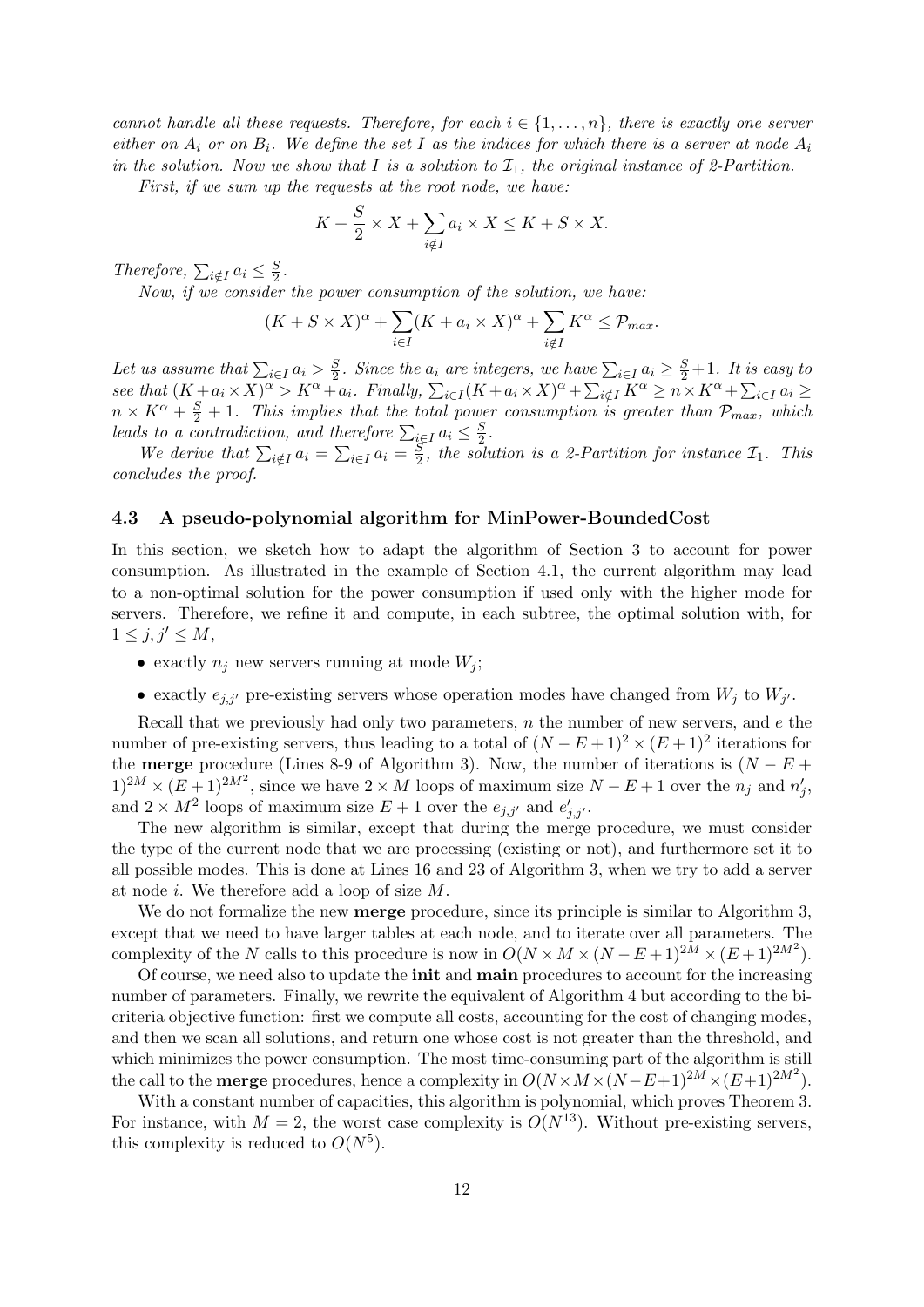

Figure 4: Experiment 1: increasing number of pre-existing servers.

## 5 Simulations

In this section, we compare our algorithms with the algorithms of [19], which do not account for pre-existing servers and for power consumption. First in Section 5.1, we focus on the impact of pre-existing servers. Then we consider the power consumption minimization criterion in Section 5.2.

Experiments were conducted using a platform based on an Intel Xeon 5250 processor. Source code of all algorithms and simulations is publicly available on the Web [17].

#### 5.1 Impact of pre-existing servers

In this set of experiments, we randomly build a set of distribution trees with  $N = 100$  internal nodes of maximum capacity  $W = 10$ . Each internal node has between 6 and 9 children, and clients are distributed randomly throughout the tree: each internal node has a client with a probability 0.5, and this client has between 1 and 6 requests.

In the first experiment, we draw 200 random trees without any existing replica in them. Then we randomly add  $0 \leq E \leq 100$  pre-existing servers in each tree. Finally, we execute both the greedy algorithm (GR) of [19], and the algorithm of Section 3 (DP) on each tree, and since both algorithms return a solution with the minimum number of replicas, the cost of the solution



Figure 5: Experiment 2: consecutive executions of the algorithms.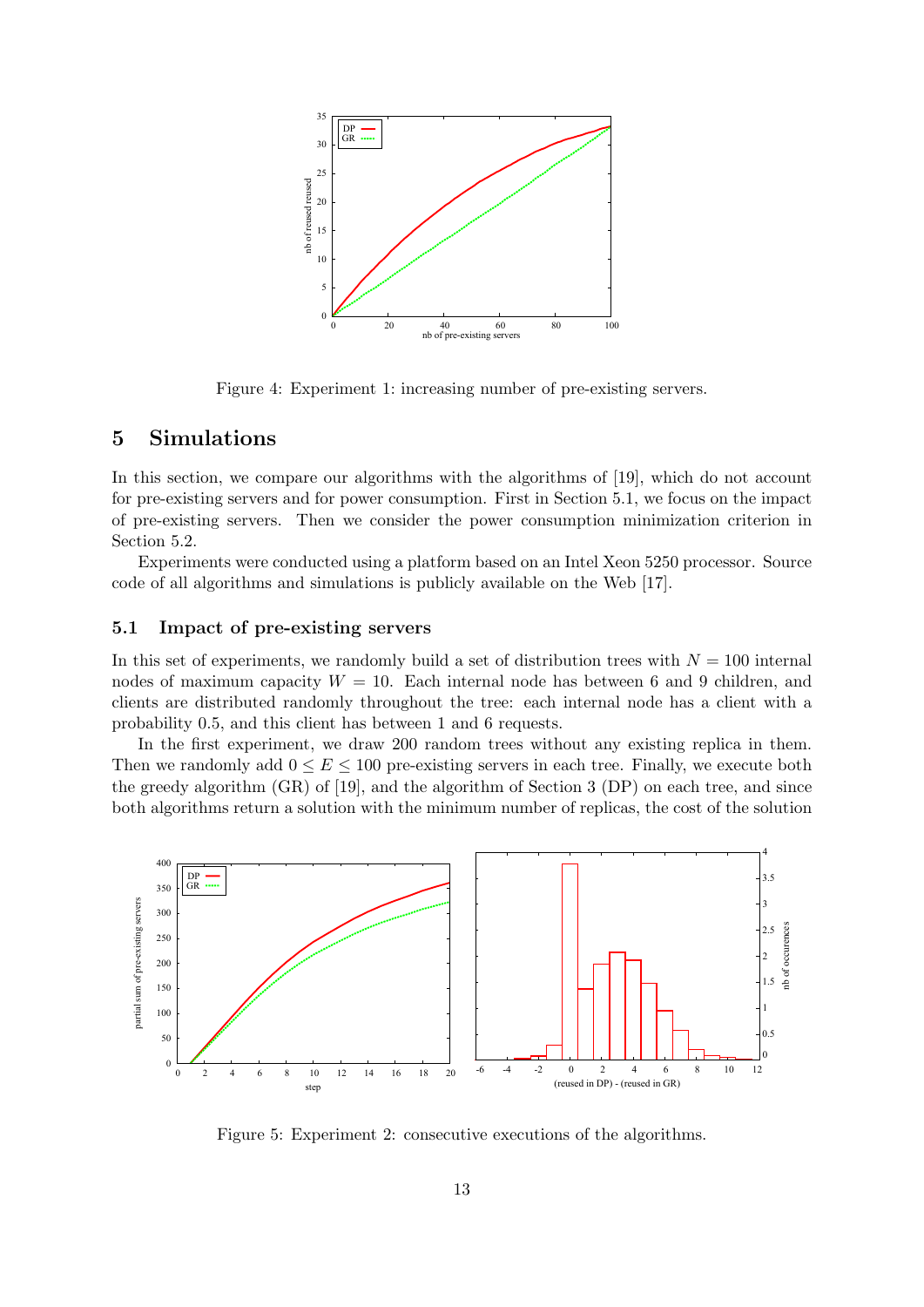

Figure 6: Experiment 1 with high trees.

is directly related to the number of pre-existing replicas that are reused. Figure 4 shows the average number of pre-existing servers that are reused in each solution over the 200 trees, for each value of the number E of pre-existing servers. When the tree has a very small ( $E \approx 0$ ) or very large  $(E \approx N)$  number of pre-existing replicas, both algorithms will return the same solution. Still, DP achieves an average reuse of 4.13 more servers than GR, and it can reuse up to 15 more servers.

In a second experiment, we study the behavior of the algorithm in a *dynamic* setting, with 20 update steps. At each step, starting from the current solution, we update the number of requests per client and recompute an optimal solution with both algorithms, starting from the servers that were placed at the previous step. Initially, there are no pre-existing servers, and at each step, both algorithms obtain a different solution. However, they always reach the same total number of servers since they have the same requests; but after the first step, they may have a different set of pre-existing servers. Similarly to Experiment 1, the simulation is conducted on 200 distinct trees, and results are averaged over all trees. In Figure 5 (left), at each step, we compare the number of existing replicas in the solutions found by the two algorithms, and hence the cost of the solutions. We plot the cumulative number of servers that have been reused so far (hence accounting for all previous steps). As expected, the DP algorithm makes a better reuse of pre-existing replicas. Figure 5 (right) compares, at each step, the number of



Figure 7: Experiment 2 with high trees.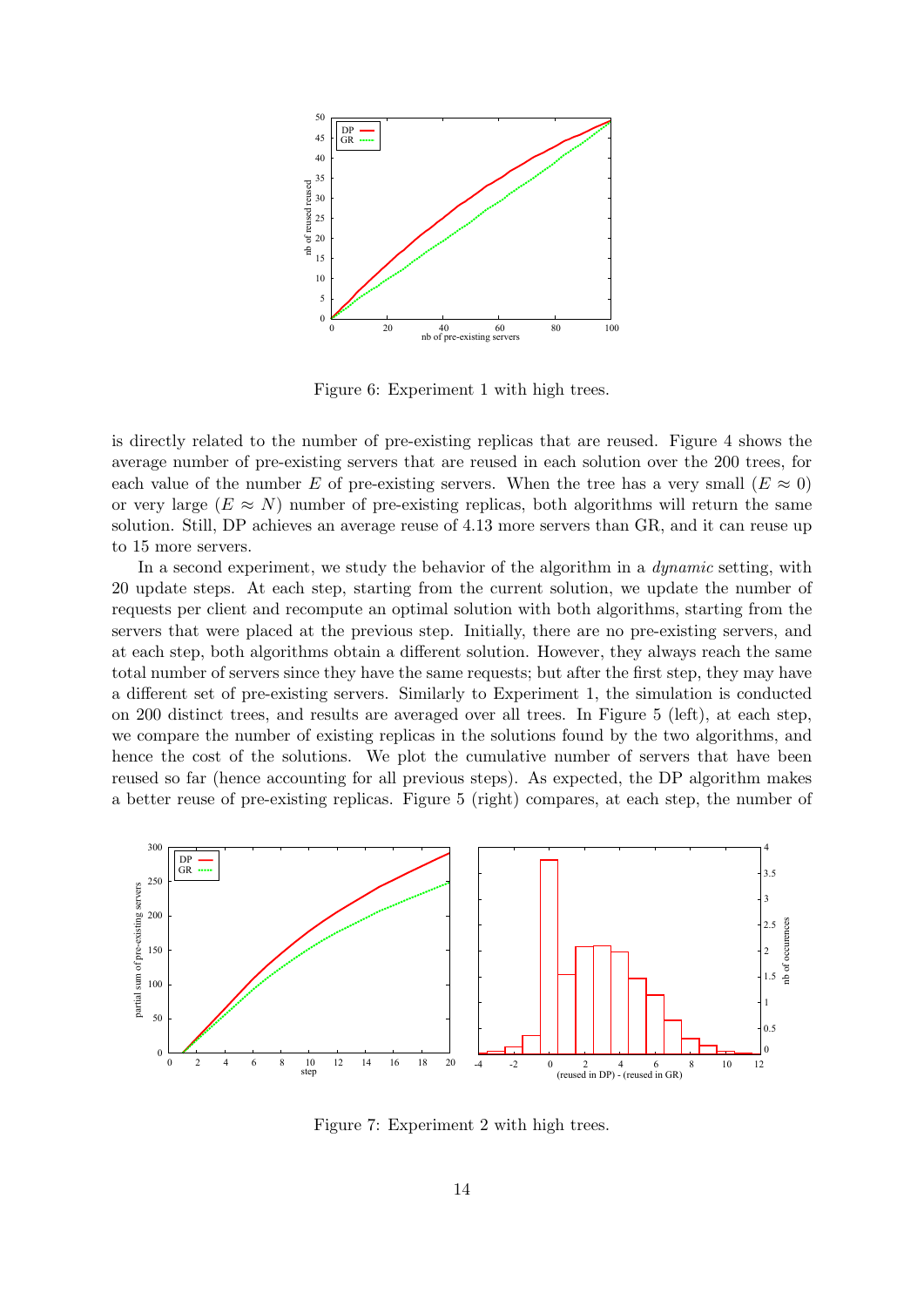pre-existing servers reused by DP and by GR. We count the average number of steps (over 20) at which each value is reached. It occasionally happens that the greedy algorithm performs a better reuse, because it is not starting from the same set of pre-existing servers, but overall this experiment confirms the better reuse of the dynamic programming algorithm, even when the algorithms are applied on successive steps.

Note however that taking pre-existing replicas into account has an impact on the execution time of the algorithm: in these experiments, GR runs in less than one second per tree, while DP takes around forty seconds per tree.

Also, we point out that the shape of the trees does not seem to modify the general behaviour: the results with trees where each node has between 2 and 4 children are depicted in Figure 6 and Figure 7.

#### 5.2 With power consumption

To study the practical applicability of the bi-criteria algorithm (DP) for the MinPower-BOUNDEDCOST problem (see Section 4.3), we have implemented it with two modes  $W_1 = 5$  and  $W_2 = 10$ , and compared it with the algorithm in [19]; this algorithm does not account for power minimization, but minimizes the value of the maximal capacity  $W$  when given a cost bound. More precisely, in the experiment we try all values  $5 \leq W \leq 10$ , and compute the corresponding cost and power consumption. To be fair, when a server has 5 requests or less, we operate it



Figure 8: Experiment 3: Power minimization.



Figure 9: Experiment 3 without pre-existing replica.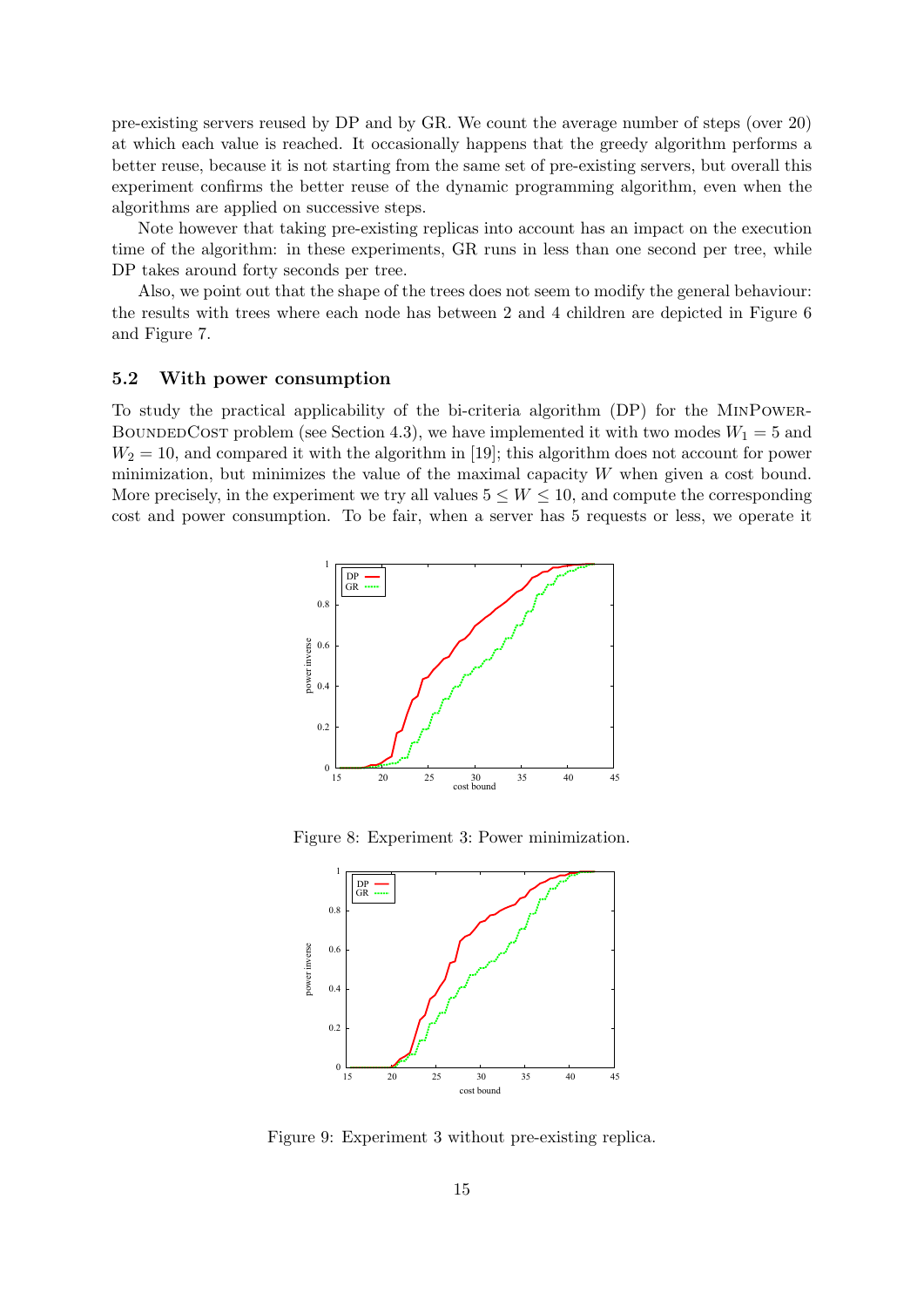under the first mode  $W_1$ . Given a bound on the cost, we keep the solution that minimizes the power consumption. We call GR this version of the algorithm in [19] modified for power as explained above.

We randomly build 100 trees with 50 nodes each, and we select 5 nodes as pre-existing servers. Clients have between 1 and 5 requests, so that a solution with replicas in the first mode can always be found. The cost function is such that, for any  $i, i' \in \{1, 2\}$ , create<sub>i</sub> = 0.1, delete<sub>i</sub> = 0.01 and changed<sub>i,i'</sub> = 0.001. The power consumed by a server in mode i is  $P_i = \frac{1}{10}W_1^3 + W_i^3$ . In Figure 8, we plot the inverse of the power of a solution, given a bound on the cost (the higher the better). If the algorithm fails to find a solution for a tree, the value is 0, and we average the inverse of the power over the 100 trees, for both algorithms. For intermediate cost values, our algorithm is much better than the version of [19] in terms of power consumption: GR consumes in average more than 30% more power than DP, when the cost bound is between 29 and 34.

Here again, it takes more time to obtain the optimal solution with DP than to run the greedy algorithm several times: GR runs in around one second per tree, while DP takes around five minutes per tree. Also, we have performed some more experiments with slightly different parameters, and got some little differences.

Firstly we look at the power part of the DP algorithm, running on trees without pre-existing replicas (see Figure 9). For low bound costs the two curves are close together because DP finds a solution if and only if GR finds a solution, and the dissipated power is high; and there is no significant difference for other costs.



Figure 10: Experiment 3 with high trees.



Figure 11: Experiment 3 with different cost.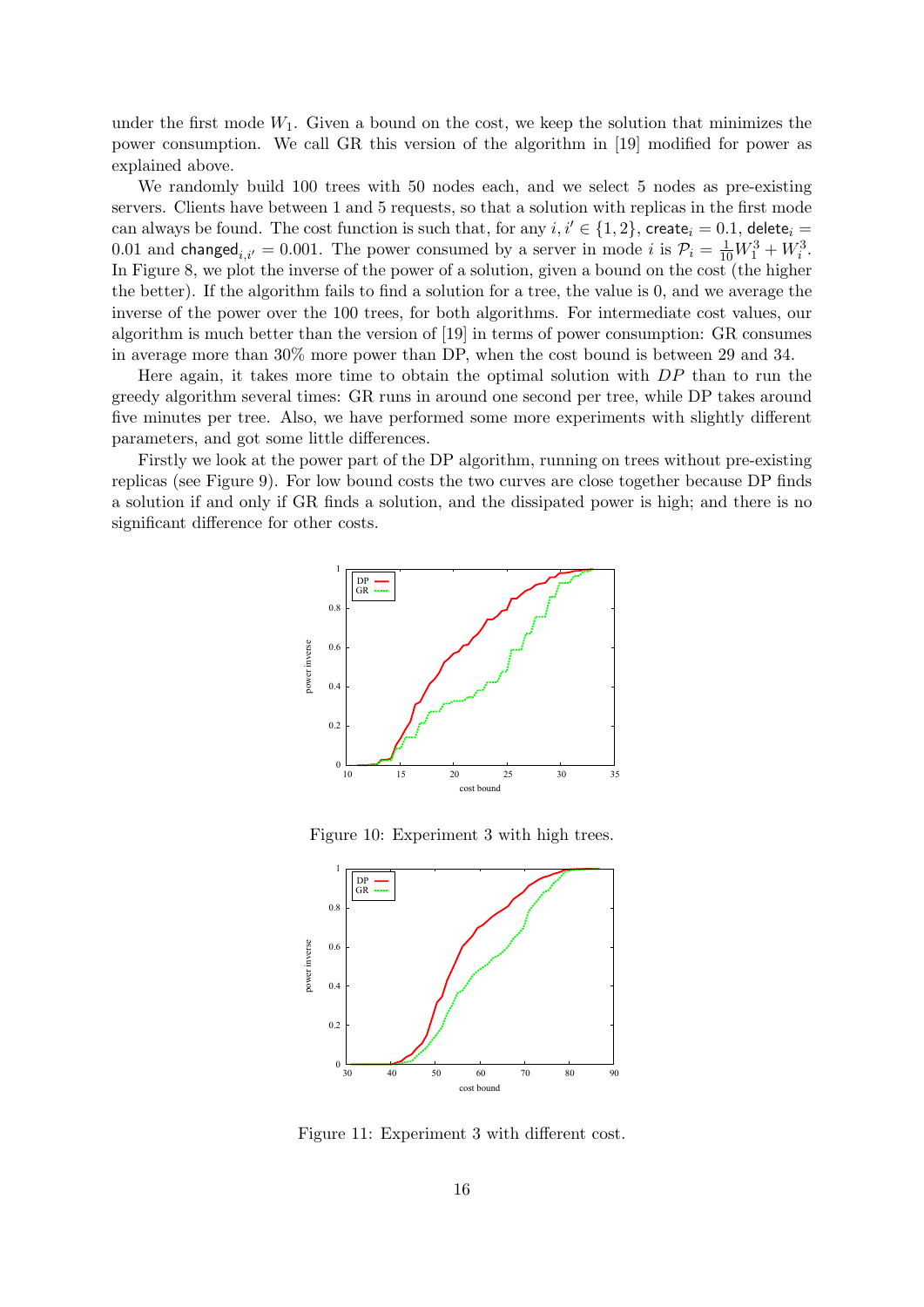Then, we run the experiment on high trees (each internal node has from 2 to 4 children). Results are shown in Figure 10. The ratio between the dynamic programming algorithm and the greedy one is better than the ratio on fat trees for intermediate costs: when the bound cost is between 22 and 27, GR consumes up in average more than 40% more power than DP, and 60% between 23 and 25.

In Figure 11, we show the results for a cost function such that deleting and creating costs are high (more precisely, for any  $i, i' \in \{1, 2\}$ , create<sub>i</sub> = delete<sub>i</sub> = 1 and changed<sub>i,i'</sub> = 0.1). Compared to the first cost, the ratio between DP and GR is better for lowest cost, because GR find less solution than DP. DP indeed can find solution with lower cost, taking pre-existing replicas into account.

Finally, we would like to point out that the DP algorithm scales reasonably well: without power, we are able to process trees with 500 nodes and 125 pre-existing servers in 30 minutes; with power and no pre-existing server, we can process trees with 300 nodes in one hour. The algorithm with power and pre-existing servers is the most time-consuming: it takes around one hour to process a tree with 70 nodes and 10 pre-existing servers.

## 6 Conclusion

In this paper, we have addressed the problem of updating the placement of replicas in a tree network. We have provided an optimal dynamic programming algorithm whose cost is at most  $O(N<sup>5</sup>)$ , where N is the number of nodes in the tree. This complexity may seem high for very large problem sizes, but our implementation of the algorithm is capable of managing trees with up to 500 nodes in half an hour, which is reasonable for a large spectrum of applications (e.g., such as database updates during the night).

The optimal placement update algorithm is a first step towards dealing with dynamic replica management. When client requests evolve over time, the placement of the replicas must be updated at regular intervals, and the overall cost is a trade-off between two extreme strategies: (i) "lazy" updates, where there is an update only when the current placement is no longer valid; the update cost is minimized, but changes in request volume and location since the last placement may well lead to poor resource usage; and (ii) systematic updates, where there is an update every time-step; this leads to an optimized resource usage but encompasses a high update cost. Clearly, the rates and amplitudes of the variations of the number of requests issued by each client in the tree are very important to decide for a good update interval. Still, establishing the cost of an update is a key result to guide such a decision. When un-frequent updates are called for, or when resources have a high cost, the best solution is likely to use our optimal but expensive algorithm. On the contrary, with frequent updates or low-cost servers, we may prefer to resort to faster (but sub-optimal) update heuristics.

Our main contribution is to have provided the theoretical foundations for a single step reconfiguration, whose complexity is important to guide the design of lower-cost heuristics. Also, we have done a first attempt to take power consumption into account, in addition to usual performance-related objectives. Power consumption has become a very important concern, both for economic and environmental reasons, and it is important to account for it when designing replica placement strategies.

Even though our optimal algorithms have a high worst-case complexity, we have successfully implemented all of them, including the most time-consuming scheme capable of optimizing power while enforcing a bounded cost that includes pre-existing servers. We were able to process trees with a reasonable number of nodes. As future work, we plan to design polynomial time heuristics with a lower complexity than the optimal solution. The idea would be to perform some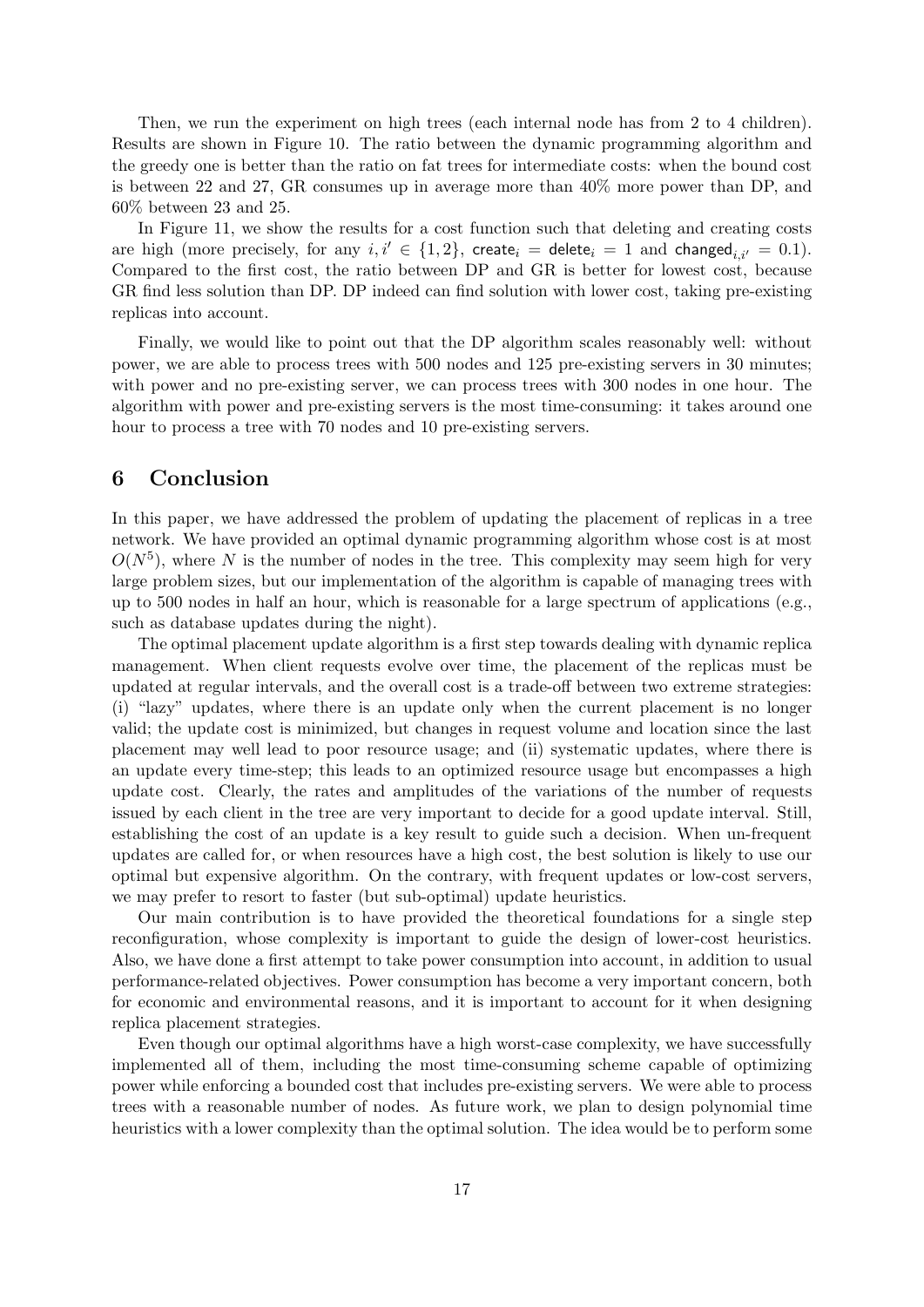local optimizations to better load-balance the number of requests per replica, with the goal of minimizing the power consumption. These heuristics should be tuned for dedicated applications, and should (hopefully!) build upon the fundamental results (complexity and algorithms) that we have provided in this paper.

#### Acknowledgment

The authors are with Université de Lyon, France. A. Benoit and Y. Robert are with the Institut Universitaire de France. This work was supported in part by the ANR *StochaGrid* project.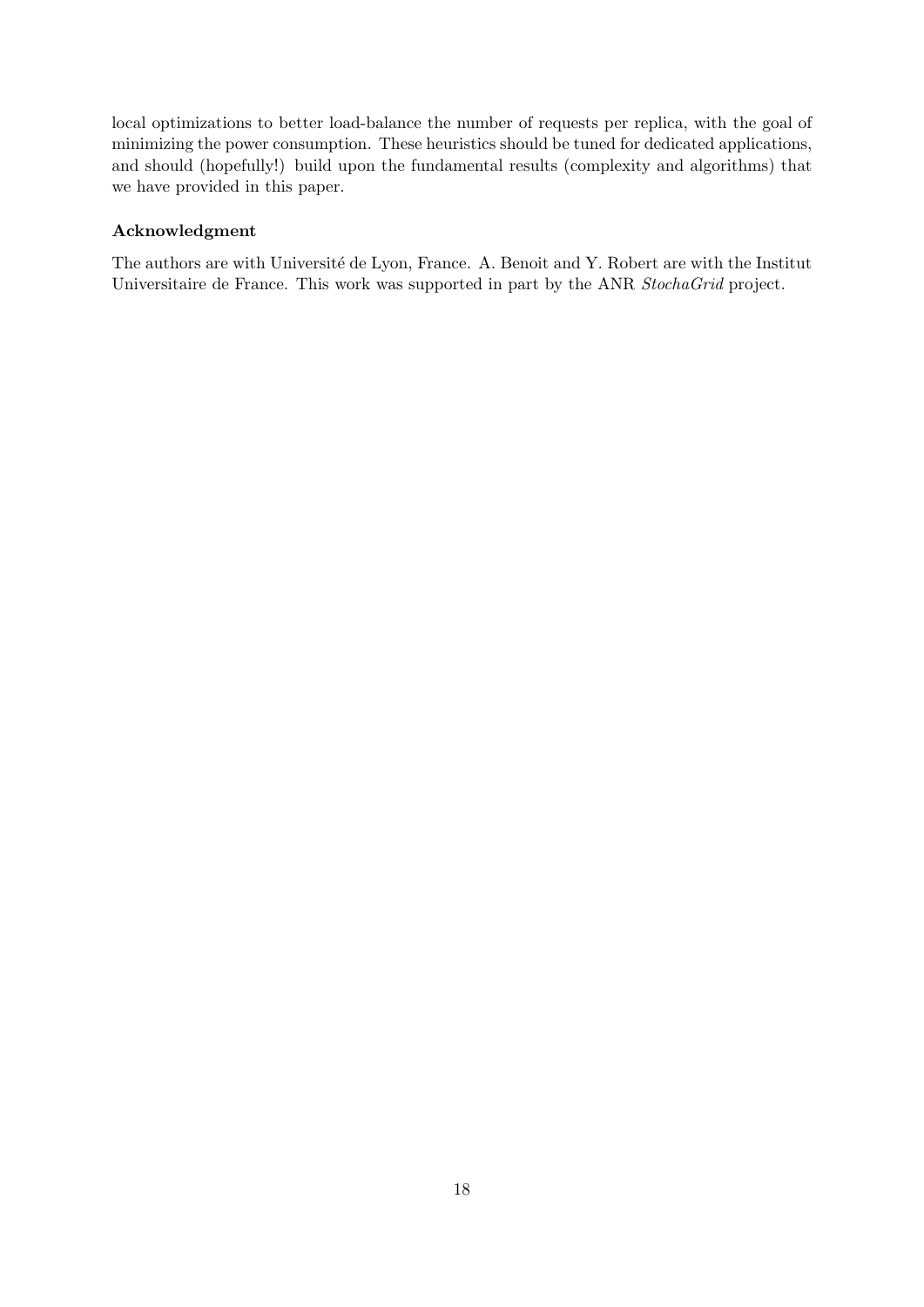## References

- [1] H. Aydin and Q. Yang. Energy-aware partitioning for multiprocessor real-time systems. In *Proceedings of the International Parallel and Distributed Processing Symposium (IPDPS)*, pages 113–121, 2003.
- [2] A. Benoit, V. Rehn-Sonigo, and Y. Robert. Replica placement and access policies in tree networks. *IEEE Trans. Parallel and Distributed Systems*, 19(12):1614–1627, 2008.
- [3] A. P. Chandrakasan and A. Sinha. Jouletrack: A web based tool for software energy profiling. In *Design Automation Conference*, pages 220–225. IEEE Computer Society Press, 2001.
- [4] J.-J. Chen and T.-W. Kuo. Multiprocessor energy-efficient scheduling for real-time tasks. In *Proceedings of International Conference on Parallel Processing (ICPP)*, pages 13–20. IEEE CS Press, 2005.
- [5] Y. Chen, R. H. Katz, and J. Kubiatowicz. Dynamic replica placement for scalable content delivery. In *First Int. Workshop on Peer-to-Peer Systems (IPTPS'01)*, pages 306–318, London, UK, 2002. Springer-Verlag.
- [6] I. Cidon, S. Kutten, and R. Soffer. Optimal allocation of electronic content. *Computer Networks*, 40:205–218, 2002.
- [7] M. R. Garey and D. S. Johnson. *Computers and Intractability, a Guide to the Theory of NP-Completeness*. W.H. Freeman and Company, 1979.
- [8] Y. Hotta, M. Sato, H. Kimura, S. Matsuoka, T. Boku, and D. Takahashi. Profile-based optimization of power performance by using dynamic voltage scaling on a PC cluster. In *Proceedings of the International Parallel and Distributed Processing Symposium (IPDPS)*, 2006.
- [9] T. Ishihara and H. Yasuura. Voltage scheduling problem for dynamically variable voltage processors. In *Proceedings of International Symposium on Low Power Electronics and Design (ISLPED)*, pages 197–202. ACM Press, 1998.
- [10] K. Kalpakis, K. Dasgupta, and O. Wolfson. Optimal placement of replicas in trees with read, write, and storage costs. *IEEE Trans. Parallel and Distributed Systems*, 12(6):628– 637, 2001.
- [11] M. Larabel. Intel EIST SpeedStep.
- [12] P. Liu, Y.-F. Lin, and J.-J. Wu. Optimal placement of replicas in data grid environments with locality assurance. In *Int. Conf. on Parallel and Distributed Systems (ICPADS)*. IEEE Computer Society Press, 2006.
- [13] M. P. Mills. The internet begins with coal. *Environment and Climate News*, 1999.
- [14] K. Pruhs, R. van Stee, and P. Uthaisombut. Speed scaling of tasks with precedence constraints. *Theory of Computing Systems*, 43:67–80, 2008.
- [15] R. M. Rahman, K. Barker, and R. Alhajj. Effective dynamic replica maintenance algorithm for the grid environment. In *Advances in Grid and Pervasive Computing*, volume 3947, pages 336–345. Springer LNCS 3947, 2006.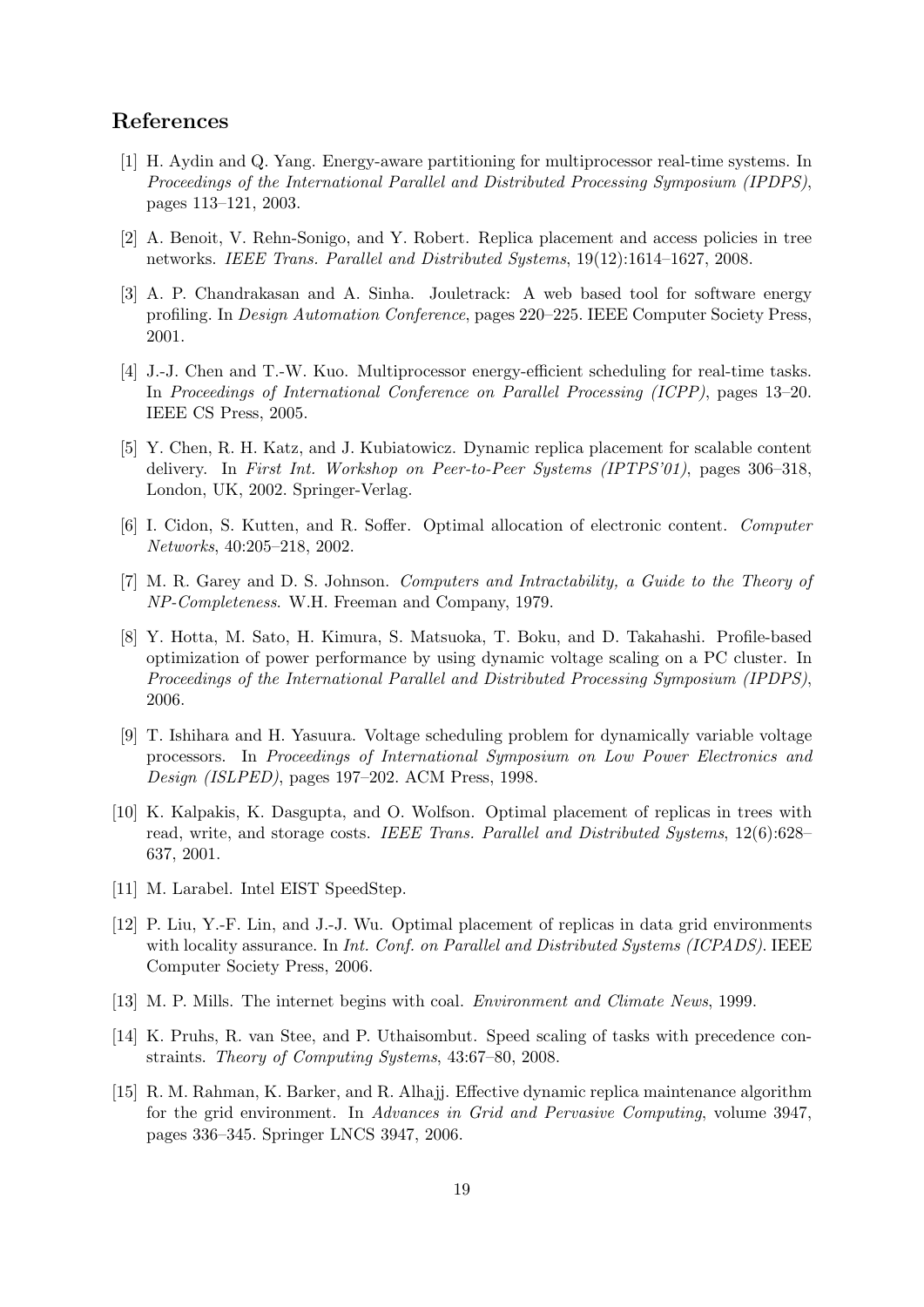- [16] R. M. Rahman, K. Barker, and R. Alhajj. Replica placement design with static optimality and dynamic maintainability. In *IEEE Int. Symp. on Cluster Computing and the Grid (CCGRID'06)*, pages 434–437, Los Alamitos, CA, USA, 2006. IEEE Computer Society Press.
- [17] P. Renaud-Goud. Source code for the simulations.
- [18] M. Shorfuzzaman, P. Graham, and R. Eskicioglu. Adaptive popularity-driven replica placement in hierarchical data grids. *J. Supercomputing*, 51(3):374–392, 2010.
- [19] J.-J. Wu, Y.-F. Lin, and P. Liu. Optimal replica placement in hierarchical Data Grids with locality assurance. *J. Parallel and Distributed Computing*, 68(12):1517–1538, 2008.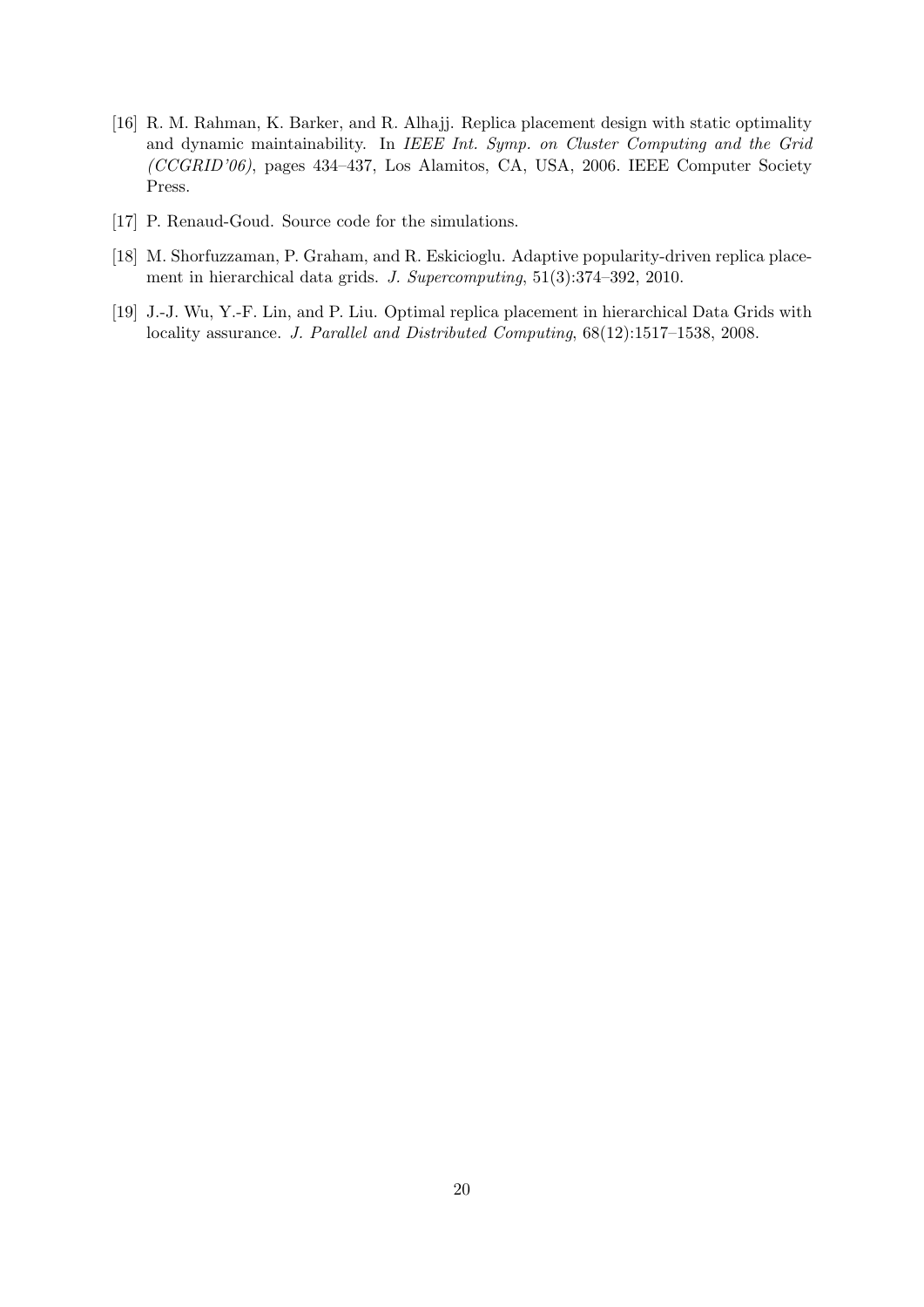# Appendices

Algorithm 1: Initialization procedure.

```
1 procedure init (node j \in \mathcal{N})
2 begin
     /* Initializing the tables. */
3 for 0 \le e \le E do
4 for 0 \le n \le N - E do
            /* No solution. */
5 min_{(e,n)}^j = W + 1;/* Recursive call. */
6 for i \in \text{children}_i \cap \mathcal{N} do
\mathbf{r} init(i);
8 end
9 end
```
Algorithm 2: Main procedure.

```
1 procedure main (node j \in \mathcal{N})
 2 begin
       /* Init. client children. */
 \textbf{3} client(j) = 0;4 for i \in \text{children}_j \cap C do
 5 client(j) = client(j) + r_i;6 min_{(0,0)}^j = client(j);\tau \qquad \text{if}~~minr^{j}_{(0,0)}>W \text{ then exit}(no~solution);/* Processing child nodes. */
 8 for i \in \text{children}_i \cap \mathcal{N} do
 9 main(i); /* Recursive call. */
10 merge(j, i);
11 end
12 end
```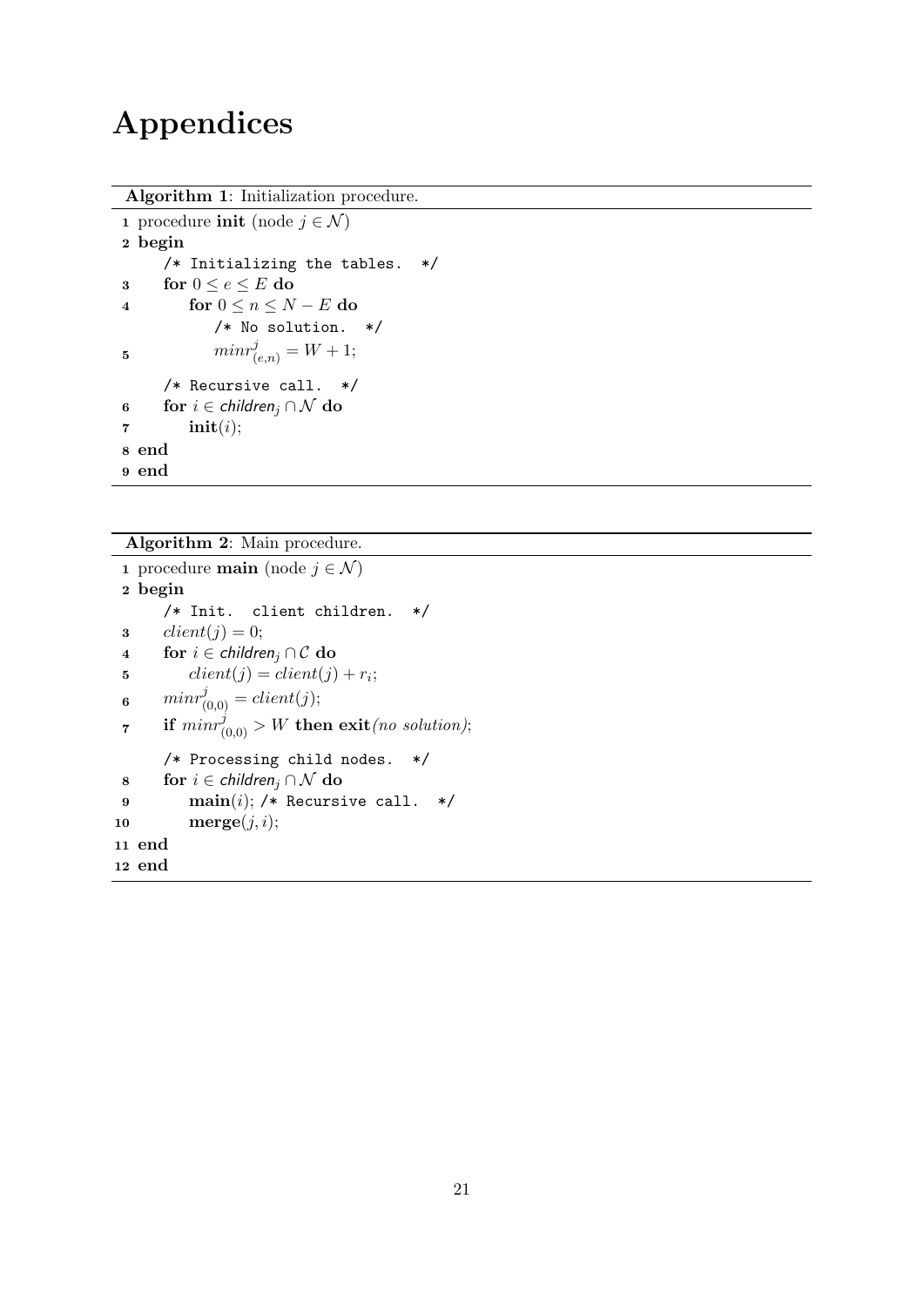Algorithm 3: Processing a child node.

1 procedure **merge** $(j, i)$ 2 begin /\* Duplicate table at node  $j$ , and clean up. \*/ 3 for  $0 \le e \le E$  do 4 for  $0 \le n \le N - E$  do 5  $tmin_{(e,n)} = min_{(e,n)}^{j};$  $\delta$  for  $minr_{(e,n)}^j=W+1;$  /\* No solution in the merged table. \*/  $\textbf{for} \, \, j' \in \textit{subtree}_j \cap \mathcal{N} \, \, \textbf{do} \, \, \, \textit{treq}_{(e,n)}(j') = \textit{req}^j_{(i)}$  $\qquad \qquad \mathbf{for}\,\,j'\in\mathsf{subtree}_j\cap\mathcal{N}\,\,\mathbf{do}\,\,\, \mathit{treq}_{(e,n)}(j')=\mathit{req}_{(e,n)}^j(j');$ /\* Try all solutions with  $e$  existing replicas and  $n$  new replicas. \*/ 8 for  $0 \le e \le E$  do for  $0 \le n \le N - E$  do 9 for  $0 \le e' \le e$  do for  $0 \le n' \le n$  do  ${\bf i} {\bf f} \; tmin_{(e',n')} \leq W \; {\bf then}$ /\*  $e^{\prime}$  existing and  $n^{\prime}$  new on children already processed,  $e-e^{\prime}$ existing and  $n - n'$  new in the subtree of  $i$ , no replica on  $i$ . \*/  $\textbf{if}~~min{r_{(e-e',n-n')}^i} + tmin{r_{(e',n')}} \leq \min(W, min{r_{(e,n)}^j}) \textbf{ then}$ /\* Better solution than existing one for  $(e, n)$ . \*/ 12  $min_{(e,n)}^j = min_{(e-e',n-n')}^i + tmin_{(e',n')}^r;$ 13 for  $j' \in \mathsf{subtree}_j \cap \mathcal{N}$  do if  $j' \in \mathsf{subtree}_i$  then  $\mathit{req}_\ell^j$ 14 if  $j' \in \mathsf{subtree}_i \mathsf{then} \ \ \mathit{req}^j_{(e,n)}(j') = \mathit{req}^i_{(e-e',n-n')}(j');$ else  $req_l^j$ 15 **else**  $req_{(e,n)}^{j}(j') = treq_{(e',n')}(j');$ /\*  $e'$  existing and  $n'$  new on children already processed, replica on  $i$ . \*/ **if**  $(i \in \mathcal{E})$  *and*  $(e' < e)$  **then** /\*  $e - e' - 1$  existing and  $n - n'$  new in the subtree of i. \*/  $\quad \quad \textbf{if} \; \textit{tminr}_{(e',n')} \leq \textit{minr}_{(e,n)}^j \; \textbf{then}$ /\* Better solution than existing one for  $(e, n)$ . \*/ **18**  $min_{(e,n)}^j = tmin_{(e',n')};$ 19 for  $j' \in \mathsf{subtree}_j \cap \mathcal{N}$  do  $\mathbf{if} \,\, j' \in \mathsf{subtree}_i \,\, \mathbf{then} \,\, \, \mathit{req}_\ell^j$ 20  $\qquad \qquad \textbf{if}\ \ j'\in \textit{subtree}_i\ \textbf{then}\ \ \textit{req}^j_{(e,n)}(j') = \textit{req}^i_{(e-e'-1,n-n')}(j');$ else  $req_l^j$ **21** else  $req_{(e,n)}^{j}(j') = treq_{(e',n')}(j');$  $req_l^j$ 22  $req_{(e,n)}^j(i) = minr_{(e-e'-1,n-n')}^i;$ else if  $(i \notin \mathcal{E})$  *and*  $(n' < n)$  then /\*  $e - e'$  existing and  $n - n' - 1$  new in the subtree of i. \*/  $\quad \quad \ \textbf{if} \; \textit{tminr}_{(e',n')} \leq \textit{minr}_{(e,n)}^j \; \textbf{then}$ /\* Better solution than existing one for  $(e, n)$ . \*/ **25**  $min_{(e,n)}^j = tmin_{(e',n')}$ ; 26 for  $j' ∈$  subtree $_j ∩ ∇$  do  $\mathbf{if} \,\, j' \in \mathsf{subtree}_i \,\, \mathbf{then} \,\, \, \mathit{req}_\ell^j$ 27 if  $j' \in \text{subtree}_i \text{ then } \text{req}_{(e,n)}^j(j') = \text{req}_{(e-e',n-n'-1)}^i(j');$ else  $req_l^j$ **28** else  $req_{(e,n)}^{j}(j') = treq_{(e',n')}(j');$  $req_l^j$ **29**  $req_{(e,n)}^j(i) = minr_{(e-e',n-n'-1)}^i;$ 30 end 31 end